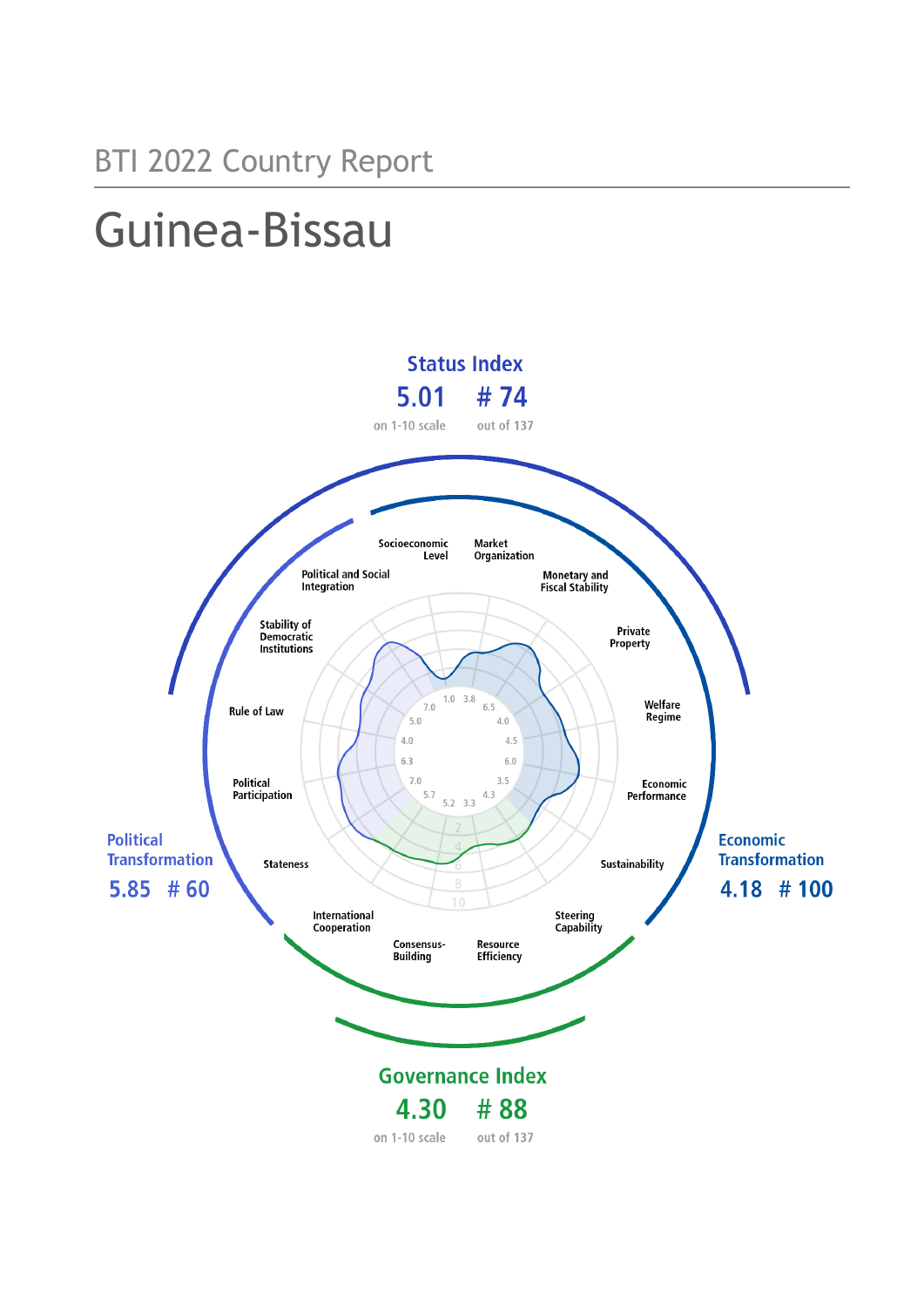This report is part of the **Bertelsmann Stiftung's Transformation Index (BTI) 2022**. It covers the period from February 1, 2019 to January 31, 2021. The BTI assesses the transformation toward democracy and a market economy as well as the quality of governance in 137 countries. More on the BTI at [https://www.bti-project.org.](https://www.bti-project.org/)

Please cite as follows: Bertelsmann Stiftung, BTI 2022 Country Report — Guinea-Bissau. Gütersloh: Bertelsmann Stiftung, 2022.

This work is licensed under a **Creative Commons Attribution 4.0 International License**.

#### **Contact**

Bertelsmann Stiftung Carl-Bertelsmann-Strasse 256 33111 Gütersloh Germany

**Sabine Donner** Phone +49 5241 81 81501 sabine.donner@bertelsmann-stiftung.de

**Hauke Hartmann** Phone +49 5241 81 81389 hauke.hartmann@bertelsmann-stiftung.de

**Claudia Härterich** Phone +49 5241 81 81263 claudia.haerterich@bertelsmann-stiftung.de

#### **Sabine Steinkamp** Phone +49 5241 81 81507 sabine.steinkamp@bertelsmann-stiftung.de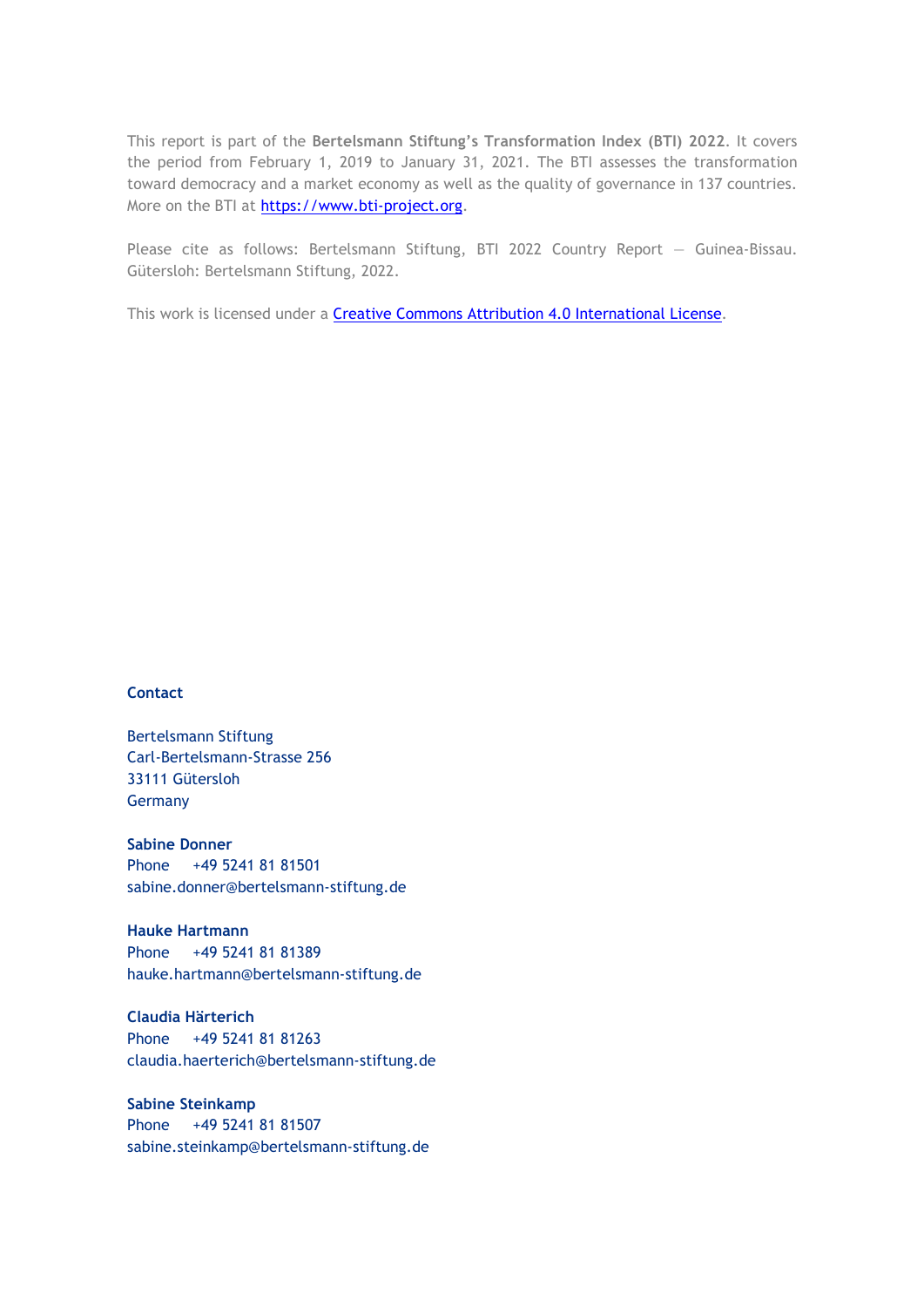#### **Key Indicators**

| Population               | M      | 2.0  | HDI                            | 0.480 | GDP p.c., PPP $\ S$          | 1949 |
|--------------------------|--------|------|--------------------------------|-------|------------------------------|------|
| Pop. growth <sup>1</sup> | % p.a. | 2.4  | HDI rank of 189                | 175   | Gini Index                   | 50.7 |
| Life expectancy          | vears  | 58.3 | UN Education Index             | 0.414 | $\%$<br>Poverty <sup>3</sup> | 85.4 |
| Urban population %       |        | 44.2 | Gender inequality <sup>2</sup> | ٠     | Aid per capita $\sqrt{5}$    | 62.7 |
|                          |        |      |                                |       |                              |      |

Sources (as of December 2021): The World Bank, World Development Indicators 2021 | UNDP, Human Development Report 2020. Footnotes: (1) Average annual growth rate. (2) Gender Inequality Index (GII). (3) Percentage of population living on less than \$3.20 a day at 2011 international prices.

# Executive Summary

Throughout the period under review, developments in Guinea-Bissau have been shaped by a deep domestic political crisis that mirrored what can be called a constitutional crisis. First, President José Mário Vaz, and the African Party for the Independence of Guinea and Cape Verde (PAIGC) came into conflict over the formation of a new government following the legislative elections of March 2019. The parliamentary elections were only possible after months of politicized quarreling over the voter registration process, which the opposition alleged were fraudulent. Vaz attempted to delay the formation of a new government, rejecting the appointment of PAIGC leader Domingos Simões Pereira, while trying to dismiss acting Prime Minister Aristides Gomes (PAIGC). Secondly, Vaz disregarded the approaching end of his term of office and delayed the setting of a date for fresh presidential elections. As a result of international mediation, Vaz was allowed to stay in power until presidential elections would be held. At the same time, Vaz was pressured into promising to re-appoint Gomes as head of a caretaker national unity government, with Gomes to be made responsible for preparing the presidential elections. Nonetheless, Vaz appointed Faustino Imbali as prime minister in October 2019, but – as he was not recognized – Imbali resigned a week later. Thirdly, as with previous elections, the recent presidential elections were accompanied by accusations of fraudulent voter registration orchestrated by parties close to Vaz. The outcome of the presidential election, which eventually took place in November and December 2019, was highly contested. Former Prime Minister Umaro Sissoco Embaló of the pro-Vaz Movement for Democratic Change (MADEM-G15) emerged victorious from the elections. Meanwhile, the PAIGC argued that the elections were manipulated and took the case to the Supreme Court. Following the confirmation of the results by the electoral commission, Embaló declared himself president in February 2020. That way, Embaló bypassed both the Supreme Court and the parliament. The army secured the ceremony by deploying a significant number of soldiers. Gomes and the PAIGC have described this as a putsch. Although the Economic Community of West African States (ECOWAS) ultimately recognized Embaló as president, many international actors such as the European Union only "took notice" of the takeover without formally recognizing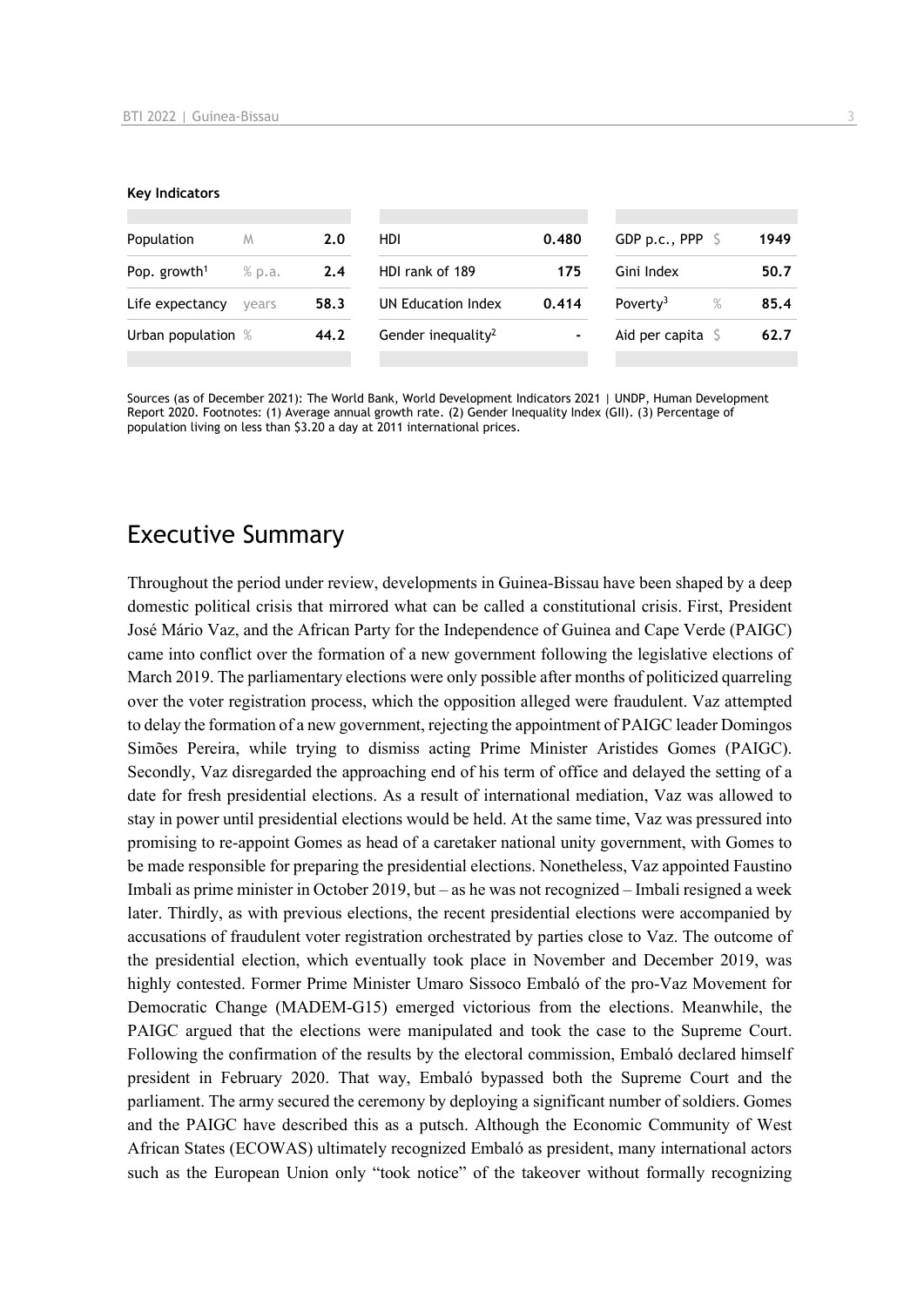Embaló. Fourthly, after Embaló's self-inauguration, troops invaded the Prime Minister's Office while Embaló sacked Gomes. Gomes fled to the French embassy, then stayed at the U.N. headquarters in Bissau. The same day, Embaló nominated Nuno Gomes Nabiam (Assembly of the People United–Democratic Party of Guinea-Bissau, APU-PDGB) to be the new prime minister. Gomes and the PAIGC questioned the legitimacy of Embaló and Nabiam. The army also occupied other state institutions, including state-owned radio and TV stations, the Supreme Court, and the parliament, as well as the home of leading PAIGC officials and former government members. The brief interim presidency of Speaker of the Parliament Cipriano Cassamá (PAIGC) ended when Cassamá resigned following alleged threats by the army. Intimidation and repression have increased.

COVID-19 also hit Guinea-Bissau, with several ministers and the prime minister himself becoming infected. The imposed COVID-19-related lockdown lowered consumption and domestic investment. Trade was disrupted, while the export and prices of cash crops were also affected. A night-time curfew was declared in June 2020. However, in practice, public life was left largely untouched by the health measures (e.g., mask-wearing). The IMF and World Bank projected a negative economic growth rate for 2020 due to the pandemic. A 30-day closure of schools was decreed in late January 2021 due to rise in COVID-19 cases; yet, reported official case numbers were low.

In May 2020, Embaló proposed a constitutional reform plan. Many observers have criticized the vagueness of the existing semi-presidential constitution, which does not clearly distinguish the constitutional powers of the president and the prime minister. The plan aimed to eliminate the ambivalence, while also strengthening the powers of the president.

In September 2020, as requested by Embaló, ECOWAS terminated the ECOMIB peace mission (deployed since 2012), which had often been described as impotent. The United Nations Integrated Peacebuilding Office in Guinea-Bissau (UNIOGBIS) was terminated in December 2020.

Meanwhile, Guinea-Bissau remains one of the least developed countries in the world, ranked very low on the Human Development Index at 178 out of 189 countries. Although debts have been reduced and economic development has been very positive in recent years, low incomes and the low quality of government services – particularly education, health care and security – have contributed to the country's low HDI ranking. The economy remains poorly diversified and marked by multilevel corruption and narco-trafficking. Human rights violations committed by security forces have intensified, and political pressure has been exerted on the media and politicians, which have contributed to Guinea-Bissau's qualification as a highly defective democracy. Political instability, due to the long political stalemate, was a major factor that prevented necessary reforms. Over the past two decades, Guinea-Bissau has attracted a lot of migrants from across the region, especially from Guinea, Senegal, the Gambia and Mauritania, many of whom work in the commercial sector. Simultaneously, Guinea-Bissau has become a transit country for and country of origin of migrants on their way north.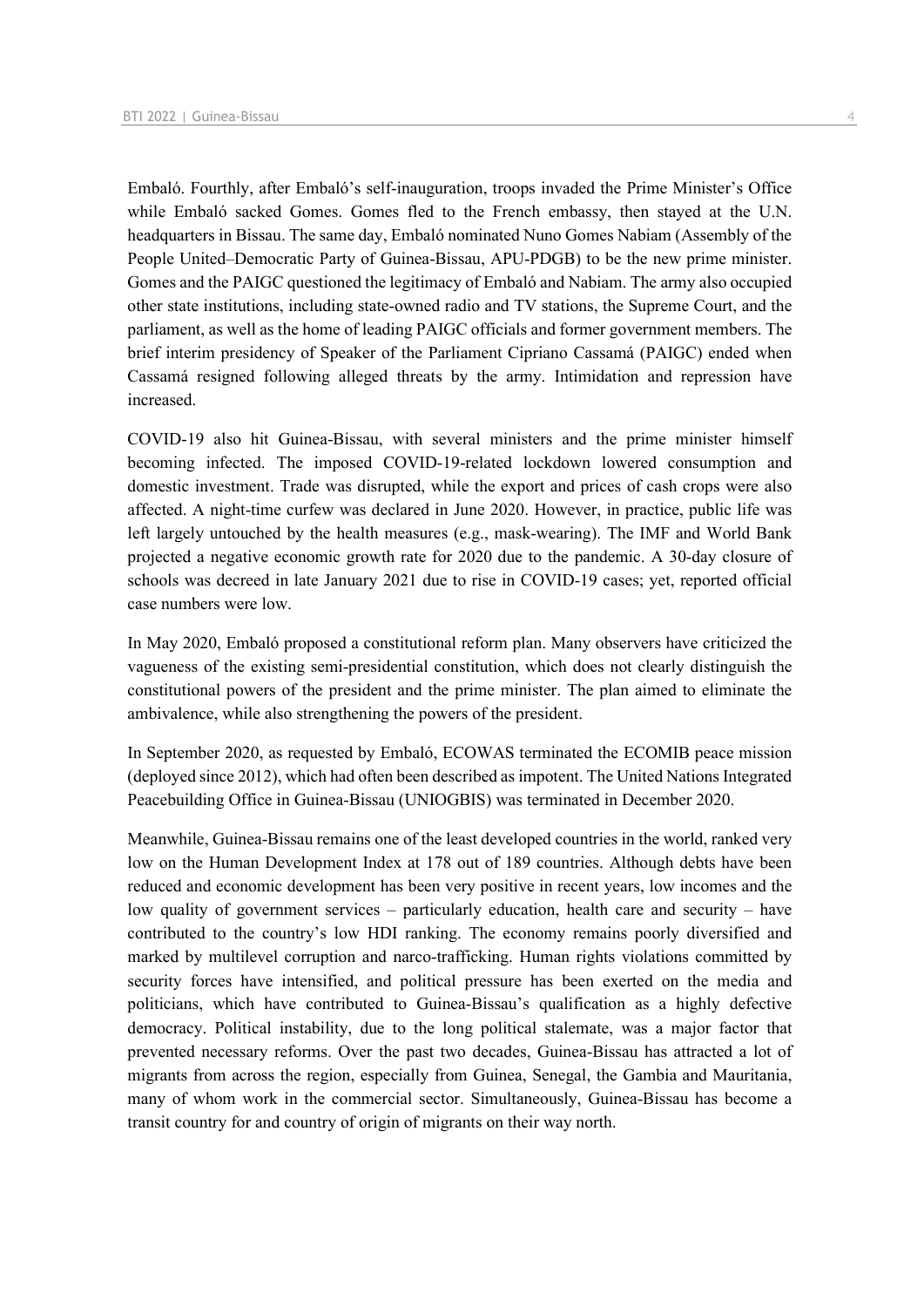# History and Characteristics of Transformation

The territory of present-day Guinea-Bissau was settled between 900 to 1,300 A.D. by migrants from West and/or Central Africa. Some communities were ruled by village headmen or by elders. Other groups integrated into larger, more centralized structures, such as the Mandingos' Kaabu empire that emerged in the 13th century. The Kaabu empire lasted until the mid-19th century when it was defeated by Fula warriors, which resulted in the Islamization of the region and decades of warfare. Beginning in the mid-15th century, Portuguese navigators entered the riverine lowlands, where they established small commercial settlements. Due to intermarriages, creole communities emerged. For centuries, the coastal territories were administered from Cape Verde and were part of a transatlantic trading network. As such, the territory became a major hub for the trade in slaves. Until the late 19th century, the colonial presence was very weak and limited to the coastlands.

From the 1880s, Portugal began to prioritize colonial penetration of the hinterland, resulting in the violent conquest of most of the territory, although effective control remained weak and contested. Authoritarian Portuguese colonial exploitation contributed little to socioeconomic and infrastructural development, as it was mostly focused on extracting agricultural surpluses. The colony's population was excluded from political participation. The vast majority of the population remained illiterate and without formal education. The liberation movement, the PAIGC, was founded in 1956 and soon gained dominance over rival groups. In 1963, the PAIGC launched a successful but bloody independence war, after Portugal failed to show a willingness to compromise. Independence was declared in September 1973 and was recognized by Portugal only after the Carnation Revolution in September 1974.

Following independence, a left-wing autocratic, centralized political system emerged that gained support not only from the Eastern Bloc, but also from non-aligned countries. The state ideology – shaped by the charismatic founding father of the PAIGC, Amílcar Cabral – was based on a strong appeal to national unity. Growing authoritarianism, severe economic problems and a projected intensification of cooperation with Cape Verde led to a successful coup in November 1980. This putsch marked the beginning of political instability in Guinea-Bissau and brought to power a former independence fighter, João Bernardo "Nino" Vieira. Vieira managed to play rivals off against each other, thus surviving both actual and alleged coup attempts. From the mid-1980s, economic structural adjustment led to economic liberalization, followed by political liberalization that resulted in the first multiparty elections in 1994, turning Vieira into a democratically elected president. Yet, despite these reforms, Guinea-Bissau remained one of the least developed countries in the world with increasingly disintegrating, underfunded state structures and underpaid officials, as well as high levels of corruption. In 1998, a conflict between President Vieira and dismissed General Chief of Staff Ansumané Mané resulted in 11 months of a severe, Bissau-centered military conflict. From the end of the war until 2020, the United Nations Integrated Peacebuilding Office in Guinea-Bissau (UNIOGBIS) was present in the country. Free and fair democratic elections in 2000 brought to power the opposition Party for Social Renewal (PRS), with its leader Kumba Yalá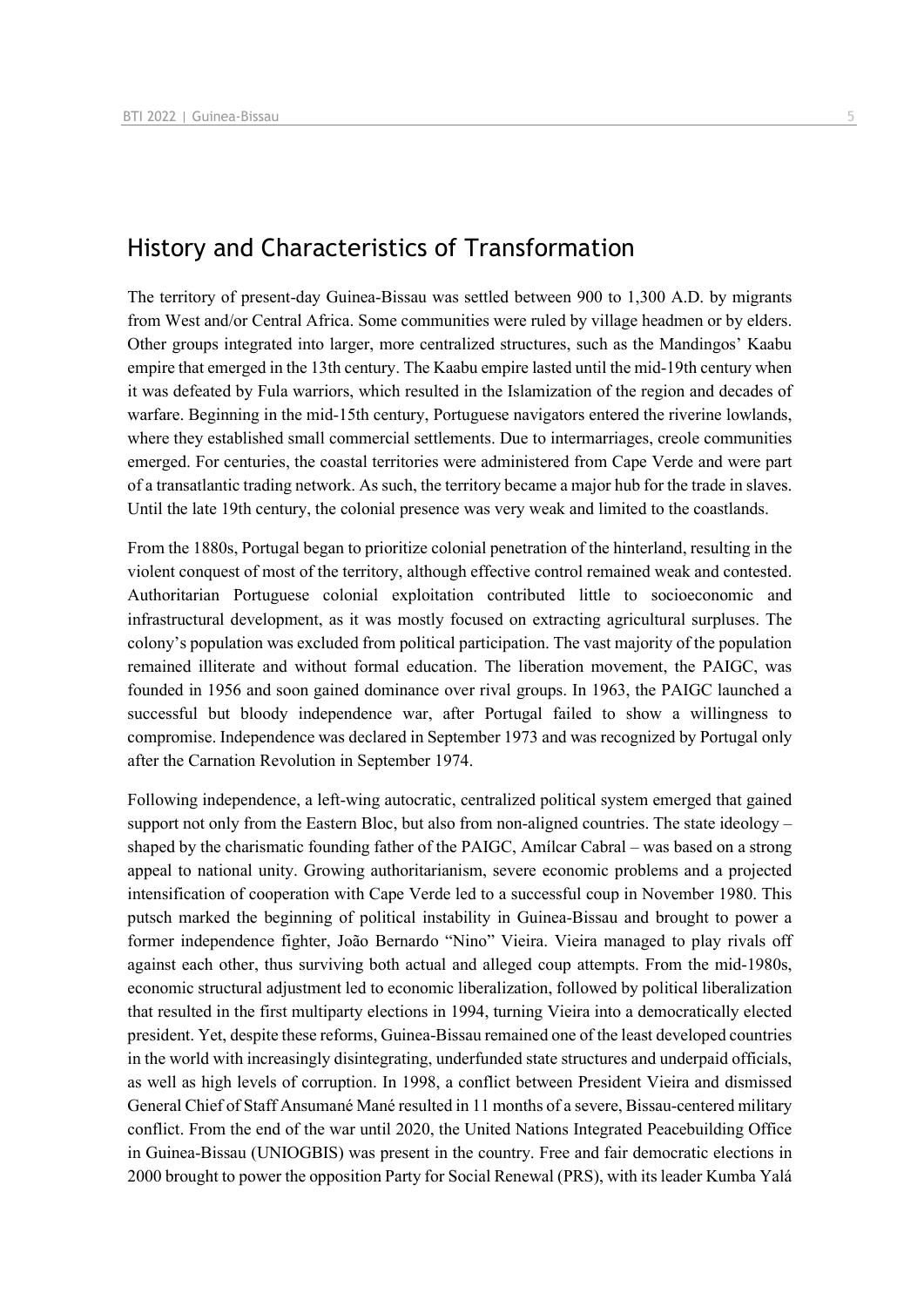also elected president. However, Yalá's erratic and increasingly autocratic governance led to a coup in September 2003. A transitional government prepared for new elections, which were held in 2005, which saw Vieira return from exile to become president. However, political instability continued, culminating in the assassination of President Vieira and General Chief of Staff Batista Tagme Na Waie in March 2009. This fragility was further compounded by the trafficking of drugs (in particular cocaine) through Guinea-Bissau, coming from Latin America. Despite formally democratic elections in 2009, which were won by Malam Bacai Sanhá, political tensions continued. In April 2012, conflicts over a security sector reform led to another military intervention. A transitional government brokered the replacement of the Angolan military training mission (MISSANG) by a contingent of the ECOWAS Standby Force (ECOMIB), deployed until 2020. After two years of unpopular transitional government rule, free and fair elections were realized in mid-2014. The elections signaled a promising new beginning for most Bissau-Guineans after years of stagnation, increasing corruption, economic challenges, and pressures on the media and the opposition. The elections brought to power the PAIGC with an absolute majority. To underline the "new spirit," PAIGC leader Domingos Simões Pereira formed a government, made up of all the parties represented in the parliament. PAIGC candidate José Mário Vaz won the presidential elections. Indeed, subsequent developments were very positive: governance was enhanced, political tensions decreased considerably and "strong man" General Chief of Staff António Indjai (a key figure influencing politics behind the scenes since the coup in 2009) was dismissed due to pressure from the international community. The economy grew and structural investments increased due to the substantial resumption of international cooperation, which had been largely suspended. With the support of donors, the Terra Ranka development strategy was successfully adopted in March 2015. This resulted in growing popular confidence. However, crisis was back on the agenda in mid-2015 after deep political divisions within the semi-presidential system emerged between President Vaz on the one side, and Prime Minister Pereira and the PAIGC majority on the other. In August, Vaz dismissed Pereira and, in the years following, unilaterally appointed prime ministers (Baciro Djá, Umaro Sissoco Embaló and Artur Silva) that did not enjoy parliamentary backing. Only in April 2018, as a result of international negotiations, did Vaz appoint a consensual prime minister, Aristides Gomes (PAIGC). Vaz continued to politicize the justice sector, which underlined Vaz's increasing authoritarian tendencies. Human rights suffered. Legislative elections due for April 2018 were repeatedly postponed due to the political crisis and only took place in March 2019.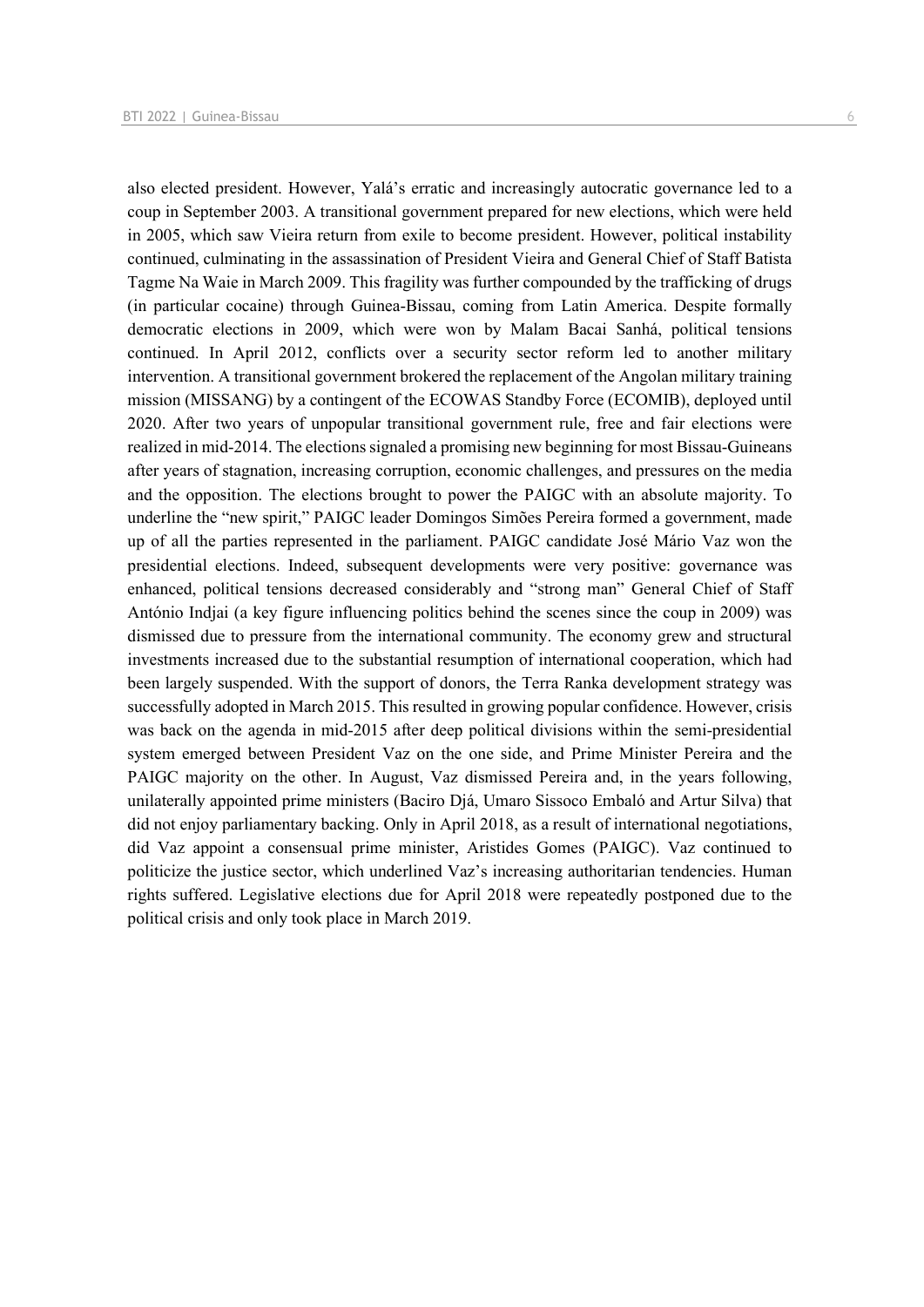The BTI combines text analysis and numerical assessments. The score for each question is provided below its respective title. The scale ranges from 1 (worst) to 10 (best).

# Transformation Status

# I. Political Transformation

#### **1 | Stateness**

The Bissau-Guinean state's monopoly on the use of force covers in principle its national territory, as there are no paramilitaries, racketeering mafias or clans in territorial enclaves that control large parts of the country. However, drug-trafficking networks with links to the military and politics have emerged in the past two decades. Similarly, there is no systematic banditry. However, small forest areas along Guinea-Bissau's northwestern border with Senegal have served for decades as a retreat for guerrilla factions of the Senegalese Movement of Democratic Forces of Casamance (MFDC). During the review period, the MFDC continued to use areas along the border as a sanctuary zone, although their actions were directed against the state of Senegal, not against Guinea-Bissau. More fundamentally, the capacity of Guinea-Bissau's security forces continues to be limited and, in particular, remote, rural areas are characterized by the absence of state structures. Thus, although there are no political or armed groups that explicitly challenge the state's use of force, it is rather the state's lack of presence that impedes its monopoly on the use of force. However, narco-traffickers that cooperate with influential politicians and high-ranking military officials have emerged and are challenging the state's monopoly on the use of force. Two major drug seizures (2.85 tons) in March and September 2019 by national authorities in cooperation with international support (notably the United Nations Office on Drugs and Crime, UNODC) drew attention to Guinea-Bissau. The constitutionally questionable assumption of the Office of the President by Umaro Sissoco Embaló in February 2020 was secured by the security forces and attended by civilian and military individuals with strong relations to international narcotraffickers. State security forces and unknown individuals subsequently intimidated and harassed politicians and journalists. PAIGC politicians, journalists and observers drew a connection between Embaló's "takeover" and narco-interests that challenge democratic state institutions (including the security sector) and procedures.

#### **Question** Score

Monopoly on the use of force 7 $\frac{22}{10}$  $106$  $\overline{0}$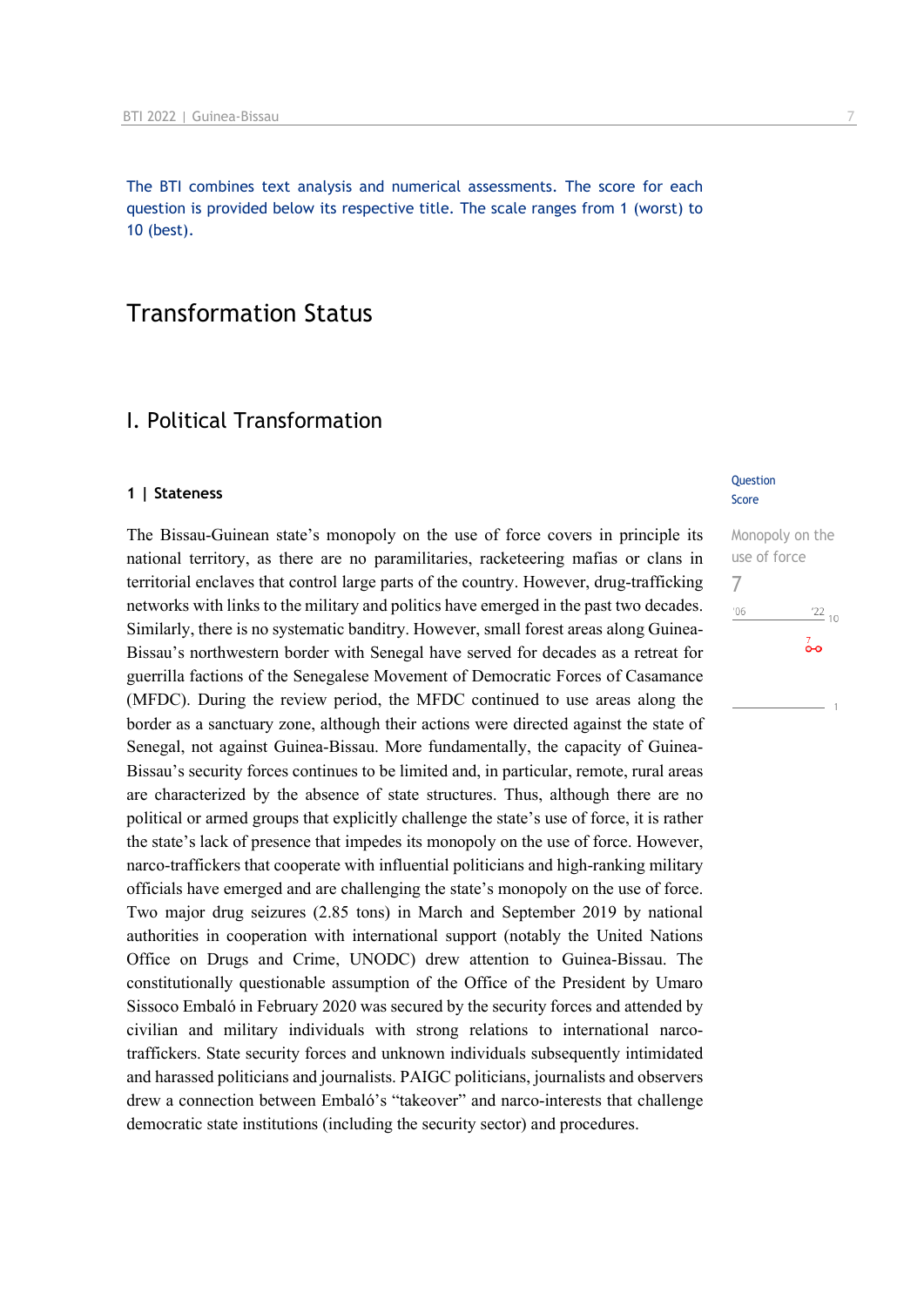The vast majority of Guinea-Bissau's population accepts the nation-state as legitimate, and all individuals and groups enjoy the right to acquire citizenship without discrimination. Although there are political conflicts over governance and policy, the nation-state's validity is generally not questioned. Even if the Bissau-Guinean state institutions are widely known and regarded as "weak" and corruption is often lamented, all relevant groups in society accept and recognize state institutions in principle. Although sometimes isolated conflicts occur between individuals and groups from various ethnic and religious backgrounds at the village level, there are no conflicts over the question of national citizenship. In fact, national identity and cohesion across ethnic and religious boundaries have been very strong since independence, also because the war of independence against Portugal and the national ideology serve as unifiers.

Guinea-Bissau's population is very heterogeneous in religious terms. It is marked by "religious forum shopping" and parallel adherence to several religious faiths. According to the last census conducted 2009, 45.1% of the population was Muslim (mostly in the Eastern part of the country), 22% Christian (mostly in the coastlands), and 14.9% were believers in local religions; both Islam and Christianity are represented by diverse denominations in Guinea-Bissau. According to the Vozes do Povo survey of 2018, 47% of respondents identified themselves as Muslim, 39% as Christian, and 9% as "animist." In recent decades, as in other parts of Africa, evangelical churches (mostly from Brazil) have gained ground, while conservative Muslim countries have donated grants and scholarships, thus competing with firmly anchored Sufi Islam. The state is legally secular, and this is respected by the government. However, politicians have to respect religious feelings. Likewise, decisions by some politicians may to some extent be influenced by their respective beliefs, although this impact is not considerable. For instance, former President Vaz (2014–19) was widely believed to rely on local religious practices of divination when making politician decisions. Acting President Embaló is known to often rely on Muslim countries, mainly for financial reasons.

The state provides only very basic, barely effective administrative, health care, security, justice, infrastructural, and education services, which are particularly weak outside the capital. Although numerous attempts have been made to reform governance, security, and the rule of law in Guinea-Bissau, the state continues to be marked by an insufficient presence in the countryside. Services are often inconsistent and personalized, and citizens often have to pay individual civil servants for services. This also applies to the security and justice sectors. The security forces are badly equipped, poorly paid, and often insufficiently trained, although with international help a few model police stations have been created. Moreover, a few prisons and justice buildings have been renovated. Access to justice centers has been established as part of international cooperation; yet, the state struggles to keep services running. A reliable road infrastructure is largely maintained through international loans and donations and only links the country's major centers. Access to villages especially in

State identity 9  $\frac{22}{10}$  $06'$ õю





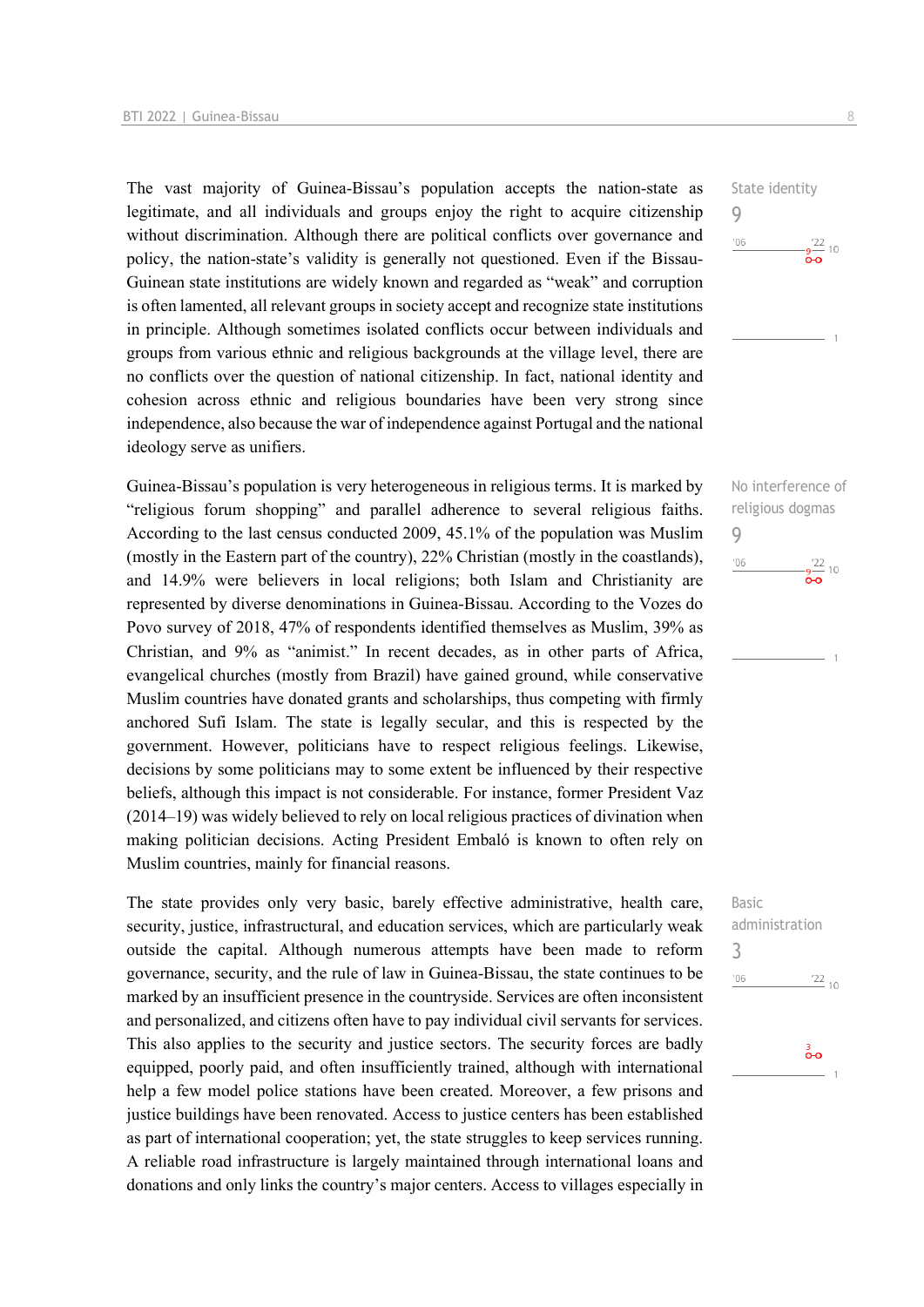remote parts of the country, can be very difficult, particularly during the rainy season. Ship connections to the islands are very rudimentary. The state-run telecommunication company went bankrupt some years ago; currently, only private companies maintain a mobile phone network and slow, limited internet access outside the capital. Electricity is unreliable and power cuts are frequent, sometimes lasting several days. Particularly the health care and education sectors are often hit by strikes due to low or unpaid salaries, and classes in public schools are often canceled, as in 2020–21. The public service went on strike over unpaid salaries in 2020–21. Education quality is insufficient, especially in the countryside. The health care sector continues to be marked by significant insufficiency; even the main public hospital in the capital only provides basic services. As a result, the COVID-19 pandemic has been a real challenge, as patients face a lack of testing, treatment capacities, medical supplies and access to services. A reliable ambulance service does not exist, and the number of adequately trained specialists is very limited and concentrated in the capital. Guinea-Bissau's very low HDI confirms these observations.

#### **2 | Political Participation**

Guinea-Bissau held free and fair multiparty legislative and presidential elections in 2014. Elections, which had been scheduled to take place in November 2018, had to be postponed several times due to an incomplete voter census. The delay was due to a lack of financial and material resources as well as quarreling over the legitimacy of voter registration. Legislative elections took place in March 2019, and the presidential poll in November and December 2019. The outcome of the presidential election has been heavily criticized, with some political and civil society actors alleging manipulation and fraud. This has led to doubts about the impartiality of the electoral commission, the registration of voters and polling procedures, as well as the fairness of media access. However, according to the U.S. State Department, international observers considered all elections in the 2019 cycle to be free and fair.

Yet, the position of prime minister could not be filled according to the election outcome given the unwillingness of the president. Despite being debated for 30 years, an increase in local autonomy is yet to be implemented and no local elections have yet been held, although the introduction of a customary leadership system has been discussed in recent years.

Universal suffrage by secret ballot is ensured. Guinea-Bissau has an established multiparty system. However, President Vaz tried to monopolize the appointment of prime ministers from 2016 to 2019, thus idiosyncratically interpreting the constitution, and creating a political and constitutional crisis. Vaz ignored the right to participation by the leadership of the party with majoritarian representation in parliament, the PAIGC. Election management is barely effective and dependent on foreign aid. It could be regarded as impartial in the past, although the opposition has

Free and fair elections 7 $'06$  $\frac{22}{10}$  $\overline{0}$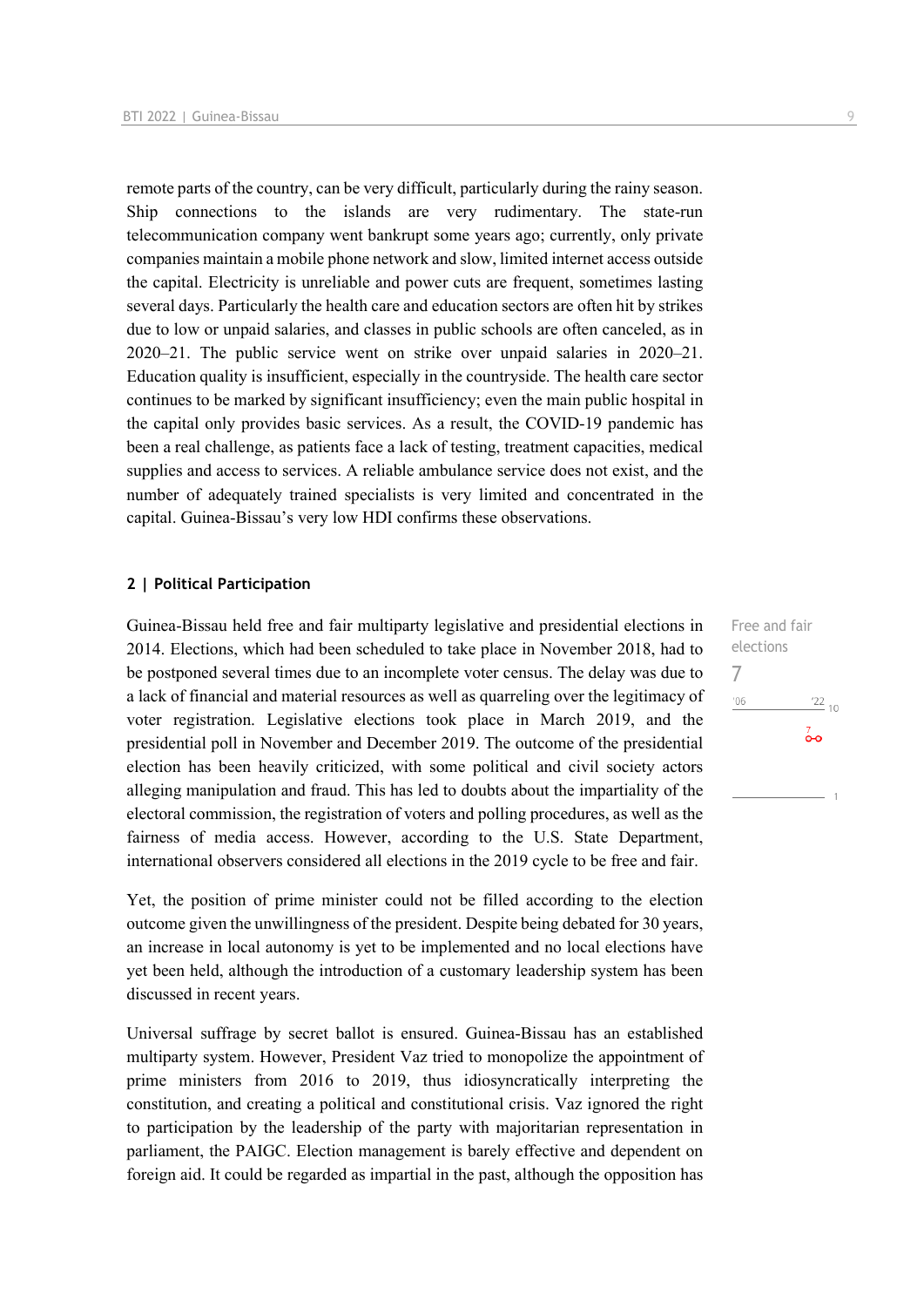accused the National Election Commission of partiality. In the period under review, voter registration was slow; transparency has been criticized; and scattered double registration was reported. In past elections, the polling process was considered transparent, accessible, free, and fair, and so was formal media access for campaigners. In general, due to insufficient inquiries, it is difficult to assess the extent to which elections were rigged in 2019. However, the transfer of power from Vaz to Embaló marked the first actual peaceful transfer of power in Guinea-Bissau's history. While the conduct of the election and subsequent transfer of power was not without controversy, this represents a legitimate step toward democratic norms.

While the president and parliament were elected democratically in 2014, the presidential polls held in late 2019 left many doubts about the legitimacy of current President Embaló, despite independent international observers declaring the elections to be free and fair. Events after the elections suggest that the military – allegedly spurred on by politicians with close ties to individuals involved in narco-trafficking and other illicit activities – has again exercised its veto power in politics. However, this is difficult to prove. Moreover, some politicians and officials were allegedly bought in order to strengthen support for the president's politics. In the past, this also included the military's ability to influence the appointment or dismissal of the general chief of staff and culminated in coups and coup attempts. The last successful putsch occurred in April 2012, although events in early 2020 imply that the military played a crucial role in securing the self-proclamation of Embaló as president. It appears that the military has found more subtle ways of accessing political power, as opposed to the coups of the past. While military interference no longer plays out in an open fashion, many people in Guinea-Bissau still think that the military remains influential behind the scenes.

Guinea-Bissau's constitution and legal framework guarantee freedom of assembly and association. Formally, the government generally respects freedom of association. In the past, security forces met peaceful demonstrations with force and even prohibited demonstrations. During the review period, the police repeatedly dissolved demonstrations, including a student rally against teacher strikes in May 2019. Elsewhere, the police used tear gas to dissolve a prohibited opposition rally that was protesting against the management of the elections in October 2019, which led to the death of one protestor. Another demonstration by school students in front of the main government building on January 8, 2021 was also violently dissolved by the police. As part of anti-COVID-19 measures, the government imposed restrictions on travel within the country and closed borders. A state of emergency was declared in March 2020, which was extended until September 2020 when a 90-day "state of calamity" was declared. Legal provisions have limited social gatherings, which represents a curtailment of the right of assembly. The ban on people meeting continued to apply throughout 2020. Flights to Bissau resumed in September and schools reopened in October 2020.

govern 7  $106$  $\frac{22}{10}$  $\overline{0}$ 

Effective power to

Association / assembly rights 6 $'06$  $\frac{22}{10}$  $\alpha_5$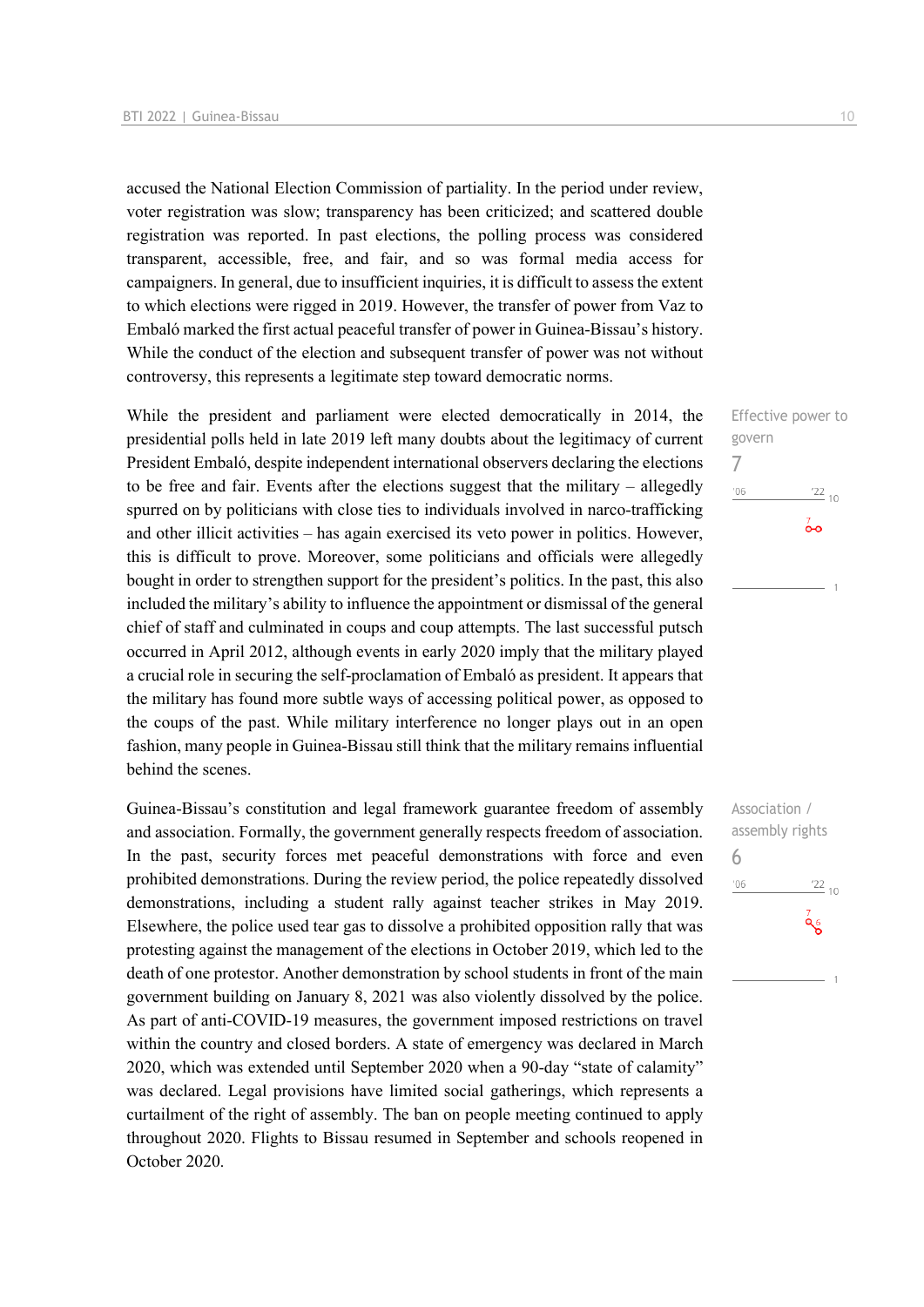The Bissau-Guinean constitution guarantees the freedom of expression and the state does not practice any formal censorship. Yet, journalists practiced self-censorship when "delicate" issues were touched upon, such as drug- and timber-trafficking involving public officials and influential businessmen. Conditions deteriorated considerably during the review period. Since Embaló's takeover, leading politicians in the previous Gomes government were persecuted, sought protection in foreign embassies or were prohibited from leaving the country. In July 2020, the Bissau-Guinean Human Rights League accused the regime of substantial human rights violations and serious violations of democratic values. These violations include the arbitrary arrest and beating of citizens, the installation of a public surveillance system and monitoring of citizens' communications in contradiction with the constitution as no corresponding law was passed by the parliament. The league also criticized the intimidation and persecution of journalists with the aim of limiting freedom expression. The league blamed the government for the proliferation of political discourses that encourage hatred, the division of the population and acts of violence, as well as for the dysfunctional judicial system (including the paralysis of the Supreme Court). In October 2020, the league even accused the "repressive" government of "implanting terror" following the abduction and beating of one member of parliament by security forces, and the abusive detention of another opposition parliamentarian.

#### **3 | Rule of Law**

Guinea-Bissau's constitution stipulates the separation of executive, legislative and judicial powers. Although the separation of powers exists in theory, checks and balances are occasionally subject to interference. Until late 2019, President Vaz sought to dominate the legislature and the justice system, testing the limits of the constitution. Inter alia, he appointed attorney generals who were widely believed to act in favor of Vaz. After Embaló took office, the balance of power shifted even more to the executive, with the armed forces practically assisting Embaló in bypassing the Supreme Court and the parliament, and persecuting opposition members and intimidating dissenters. Most visibly, the president holds regular cabinet meetings, not the prime minister as stipulated in the constitution. The judiciary came increasingly under pressure in 2020 after Embaló declared himself winner of the presidential election runoff in December 2019. President Embaló repeatedly suggested that he stood above all other powers – contrary to the country's constitution. If his plans, voiced in mid-2020, to establish a public surveillance system to ensure security are implemented, the executive (and security forces) would gain even more power.

Regarding the COVID-19 pandemic, some restrictions that favored the executive were introduced, but these restrictions were not disproportionate and did not substantially limit the separation of powers any further. As the Global State of Freedom of expression 5  $^{\prime}06$  $\frac{22}{10}$  $a<sub>5</sub>$ 

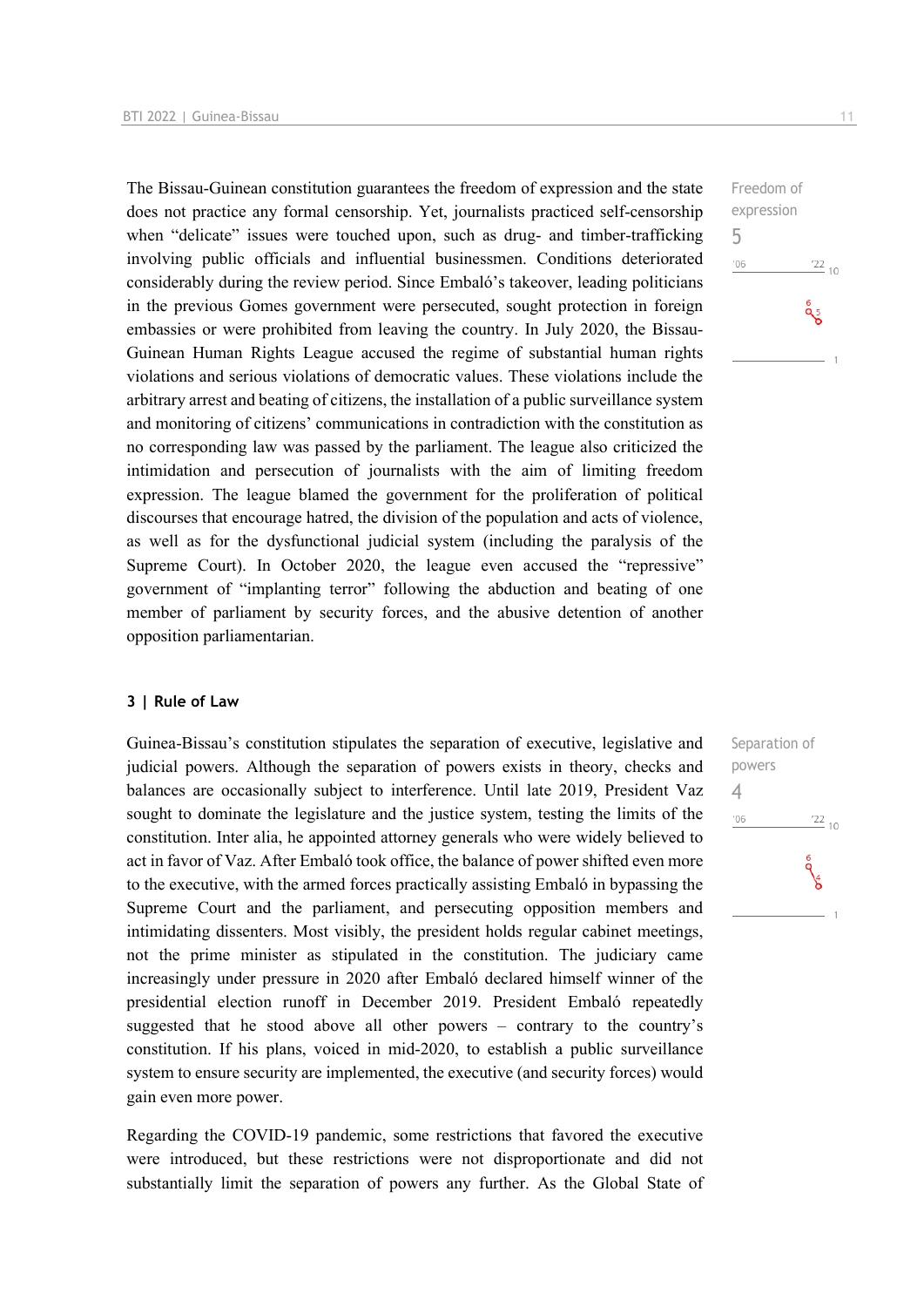Democracy Index reports, the government declared a state of emergency in April 2020, which was renewed several times and replaced by a state of calamity in September. Currently, there is a less strict state of health alert in place. Parliamentary sessions have continued but the parliament was occupied by police on May 7, 2020 before a scheduled press conference.

Guinea-Bissau's constitution and several laws establish that the judiciary is independent. An independent body, the Superior Council of Magistrates, composed of elected judges administers the judiciary. Judges on the Supreme Court – which also acts as the Constitutional Court – are nominated by the Superior Council of Magistrates and appointed by the president. However, judges often fear retaliation, and lament poor working conditions and a lack of security when involved in politically delicate cases. Especially in the countryside, the judiciary often fails to function or operate effectively. As a result, parts of the population often turn to alternative providers of justice (e.g., elders, qadis, traditional authorities). In June 2020, President Embaló called the judges of the Supreme Court "corrupts" and "bandits" after six of the seven judges stated their intention to discuss the presidential election case put forward by opposition leader Domingos Simões Pereira. Attorney-General Fernando Gomes subsequently subpoenaed the judges. Thus, the judiciary is only partially independent and has come under increasing pressure from the executive during the review period.

Public officeholders who benefit illegally from their positions are rarely held accountable by legal prosecution when they break the law and engage in corrupt practices. This concerns all the top government officials, including the president. Public contempt depends on relatedness and the reputation of the officeholder. As a rule, corrupt officials are widely perceived as getting away with their crimes without consequences. Usually, officeholders who break the law are dismissed, rather than prosecuted. Members of the government accused of corruption often return to official positions after an interim. Conflicts of interest and ethical misconduct are often not addressed. In general, the rule of law does not exist for the most part within the judiciary and too many resources are devoted to political infighting. This allows space for corruption to thrive.

Generally, civil rights are codified in Guinea-Bissau. However, fundamental rights are only partially respected in practice. The police forces in particular have repeatedly been accused of torture and using excessive force, although this is not a mass phenomenon. Mechanisms and institutions for prosecuting, punishing and redressing violations of civil rights are in place, but not consistently effective. Conditions in the few prisons are harsh. Discrimination based on sexual orientation is usually not an issue. Especially in areas dominated by Islam and customary law, women did often not enjoy the same rights as men. Though legally prohibited, female genital mutilation continued to be practiced in rural areas. Although the Guinean Human Rights League reported in February 2018 a decline by 5%, almost 45% of all Bissau-

# Independent judiciary 4  $\frac{22}{10}$  $'06$  $\frac{5}{9}$

| Prosecution of             |
|----------------------------|
| office abuse               |
| 4                          |
| '06<br>$\frac{22}{10}$     |
|                            |
|                            |
| $\overset{4}{\circ} \circ$ |
|                            |
|                            |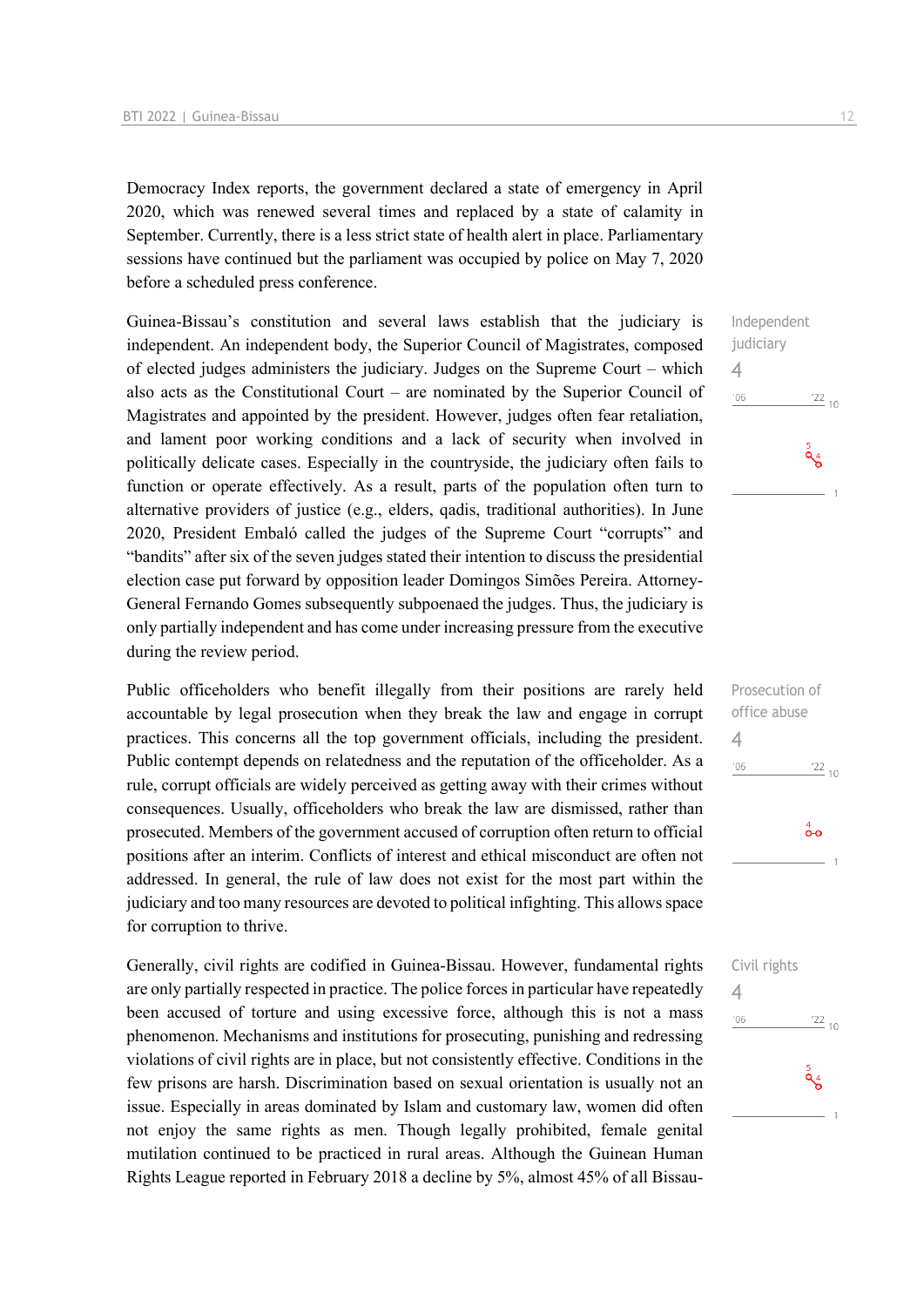Guinean women between the ages of 15 and 49 were reportedly affected by this practice. More generally, women also continued to experience discrimination in political representation, employment, pay, and education. As a result of the COVID-19 pandemic, restrictions on the freedoms of movement and assembly were temporarily imposed.

#### **4 | Stability of Democratic Institutions**

Democratic institutions exist and have been legitimized through popular votes, although the outcome of the runoff presidential election of December 2019 continues to be contested. However, during the review period, key Bissau-Guinean institutions were hit by extensive, counterproductive frictions. This concerned the parliament – the National People's Assembly – and the president. Partly due to the unclear provisions in the semi-presidential constitution, they engaged in a serious conflict, which left the parliament unable to operate for about two years, until April 2018. The remaining institutions (e.g., the judiciary and public administration) performed their functions only partially. The judiciary came increasingly under pressure after President Embaló had taken office. In October 2020, Embaló described himself as the only constitutional institution that possessed popular legitimacy – while admitting that a separation of powers existed. Embaló has repeatedly stated he is now "in charge" and that all other powers are answerable to him. These statements run counter to constitutional provisions, which state that the government is answerable to the parliament and that the head of state has no executive powers. Attempts by Embaló in December 2020, which ultimately failed to materialize, to call fresh legislative elections could be interpreted as an effort to bring the parliament, with its shaky majorities, under his control. Local governments independent of central state institutions do not exist.

In contrast to the past, the legitimacy of key democratic institutions – including the president and the parliament – seem to be less accepted by some relevant actors. In particular, the opposition has refused to recognize the president, accusing the president of having manipulated the presidential election runoff in December 2019. Similarly, Prime Minister Nuno Gomes Nabiam, unilaterally appointed by President Embaló in February 2020, is regarded as illegitimate by opposition forces. They accuse him of having usurped the office and of buying parliamentary support. Commitment to democratic freedom and legitimacy was challenged by violence, although this violence was far from the levels of 1998 and 1999. In May 2020, a parliamentarian of Nabiam's party – who had refused to support the prime minister and his "new majority," and had instead continued to support the PAIGC coalition that was forged in 2019 – was abducted, intimidated and beaten by unknown civilians. Several hours later, he was found at a police station. Thus, in contrast to previous years, 2020 saw officeholders being increasingly regarded as illegitimate.

Performance of democratic institutions 5  $06'$  $\frac{22}{10}$  $\frac{5}{2}$ 

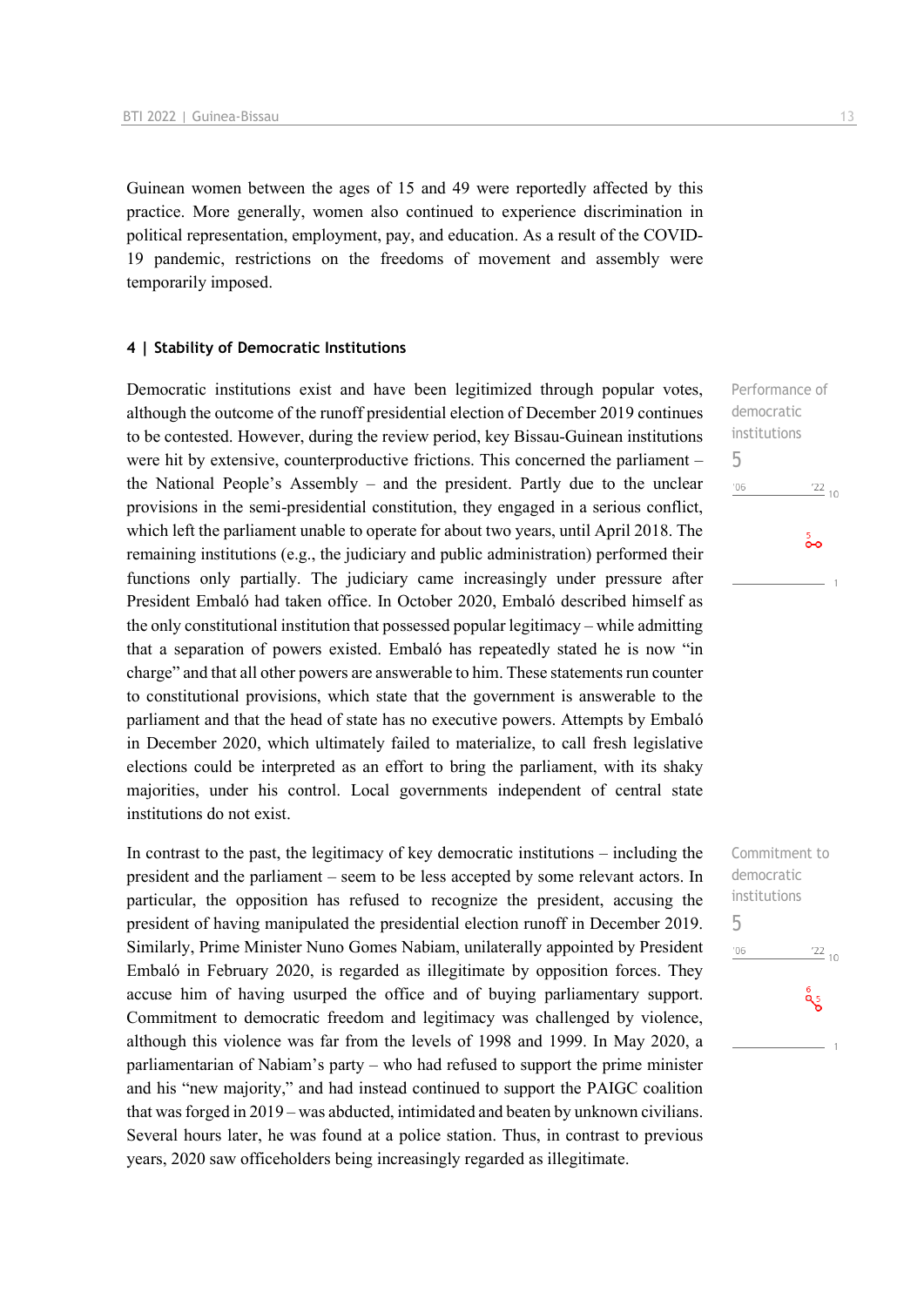#### **5 | Political and Social Integration**

Until a few years ago, the party system was relatively stable, with two major parties competing for power. The oldest party is the PAIGC that was founded in 1956 as an independence movement, which continues to be associated with the successful independence struggle against the former colonizer. After independence, it emerged as an authoritarian left-wing party. To date, the PAIGC continues to be regarded as a political party that attracts voters from all ethnic groups and religions and pretends to embody more than other parties an inclusive state ideology. It is also popular among intellectuals, is considered to be best organizationally institutionalized, and is regarded as less personality-based – in contrast to the PRS, the Assembly of the United People-Democratic Party of Guinea-Bissau (APU-PDGB), and Democratic Alternative Movement (MADEM-G15), inter alia.

In the first multiparty elections in 1994, the PRS emerged as the second largest party, benefiting from its charismatic, but controversial leader Kumba Yalá, who ruled as democratically elected president from 2000 to 2003. Following Yalá's death in 2014, the PRS did not repeat its earlier successes, although the party continues to build on a stable, mainly rural electorate, and continues to be popular among many ethnic Balanta voters. New parties emerged after the last general elections in 2014. Nuno Gomes Nabiam, who received a considerable number of votes in the 2014 presidential elections, founded the APU-PDGB, which is largely perceived as a competitor to the Balanta-dominated PRS.

In mid-2018, MADEM-G15 was founded by leading PAIGC dissenters, headed by controversial businessman Braima Camará. The legislative elections of 2019 showed that the PAIGC continues to be the largest party, even though it lost considerable support. The polls led to the ascent of MADEM-G15 as the main competitor to the PRS, with a substantial proportion of former PRS voters apparently switching support to the MADEM-G15. APU-PDGB was able to establish itself as the fourth largest party, although it failed to meet expectations. Thus, voter volatility has apparently increased and the party system, which previously consisted of two dominant parties, has transformed into a three-party system. Thus, elections have led to a more fragmented political landscape. In addition to this, there are several dozen (typically personality-based) parties, although only two of these minor parties are currently represented in the parliament. In general, many citizens view political parties to be clientelist networks, with especially the PRS and MADEM-G15 associated with clientelism.

Programs are far less important than personalities. In the past, electoral violence has not been a prominent issue, although recent years have seen increasing polarization within society. Polarization peaked with the latest elections, which produced a sharp division between the two major political camps (MADEM-G15 and PRS vs PAIGC,

7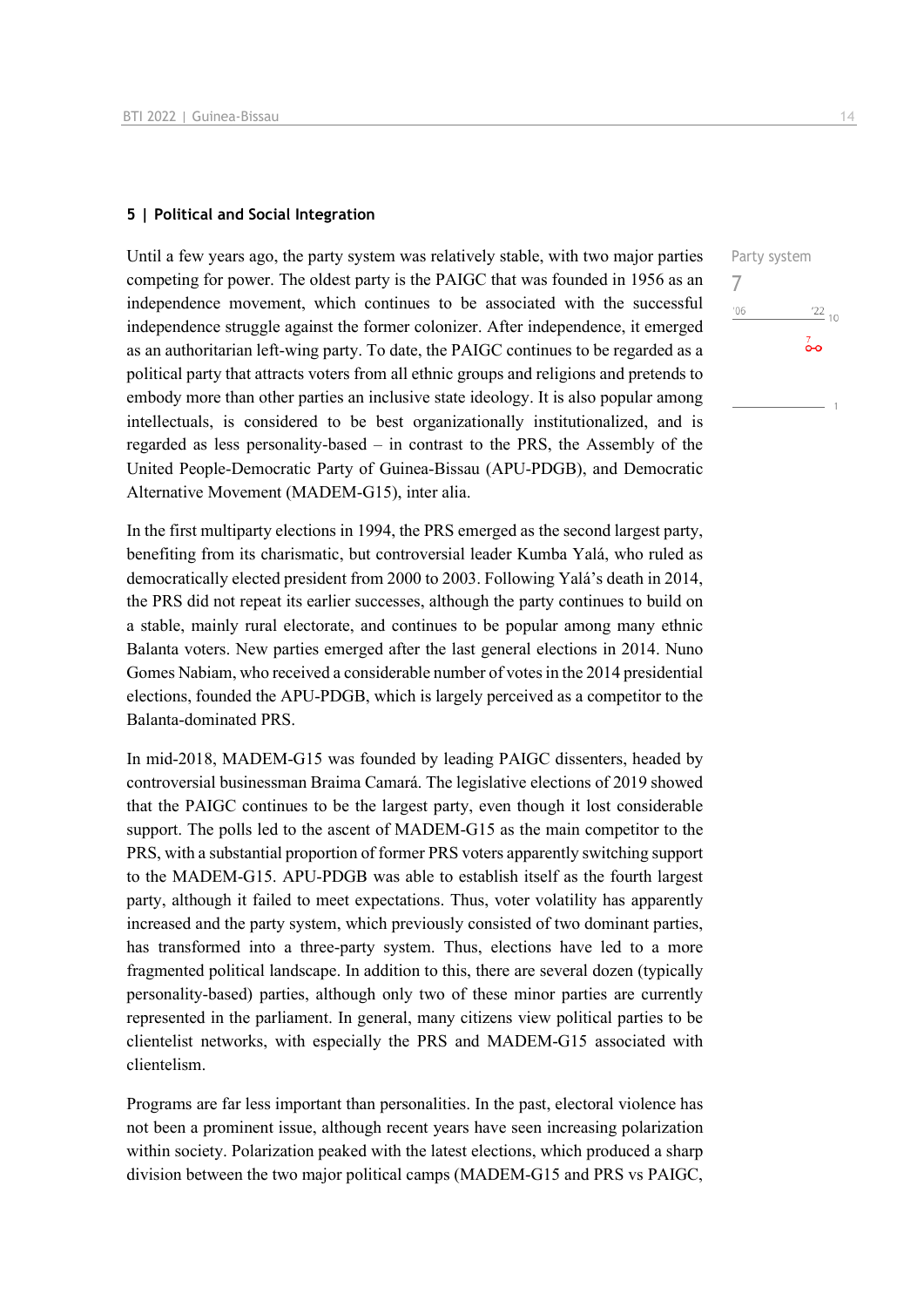with APU-PDGB situated in between due to internal divisions). While the PAIGC and the PRS can be considered the most socially rooted parties, some 62% of respondents to the 2018 Vozes do Povo survey stated that they aligned with one party in particular.

Guinea-Bissau features both a wide range of political parties and a highly differentiated civil society. The country also features a variety of trade unions – organized into at least two federations, one dating back to the times of the one-party state – and professional organizations that pay lip-service to fighting for better working conditions and salaries. Yet, because most formal employment is in the state sector and the financial resources of the state are very limited, the results of trade union activities are limited. At the same time, there are also employees' and trade associations, such as a chamber of commerce. Apart from this, there are specialized non-governmental organizations that defend women's rights and human rights, represent the various religious and local communities, veterans and traditional leaders, engage in environmental protection and for the development of the country in general. On specific occasions, these groups can work together. In recent years, some groups have been founded that are nominally independent of any party influence but attempt to politically mobilize the population in favor of specific parties or party coalitions. Most organizations are however dependent upon foreign support and patronage and are sometimes even created to tap foreign funding in sectors and on issues internationally deemed to be worthy of support. The Catholic Church repeatedly acted as a broker in political conflicts. Thus far, organizations that openly and effectively undermine democracy and civil society to mobilize particular ethnic or nationalist interests do not exist.

Quantitative surveys on the approval of the democratic system, performance, and institutions are limited for Guinea-Bissau. Results from the first comprehensive quantitative EU-financed survey (Vozes do Povo) on public opinion ever in Guinea-Bissau, published in October 2018, showed that 53% of the respondents regarded democracy preferable to any other form of government – in contrast to 9% that favored a non-democratic government and 48% of all respondents associated democracy with freedom. Of all respondents, 61% agreed that political parties were necessary while 33% opined that parties were unnecessary because they created dissent. Moreover, 66% agreed that the president should obey the law and court decisions, while 27% said that the president should not submit to court decisions. At the same time, 77% (against 14%) rejected a one-party system, 80% (against 11%) military rule, and 82% (against 8%) a presidential dictatorship without elections and parliament. Regarding democratic performance, 70% of respondents opined that one could say freely what one thought, 67% that one could join any political organization, and 75% that one could vote without being pressured. However, 43% agreed that they were living in a democracy with big problems, and 11% even said that Guinea-Bissau was not a democracy, while 14% were convinced that it was a democracy with small problems – only 7% believed that they were living in a complete democracy.

Interest groups 7  $'06$  $\frac{22}{10}$  $\overline{0}$ 

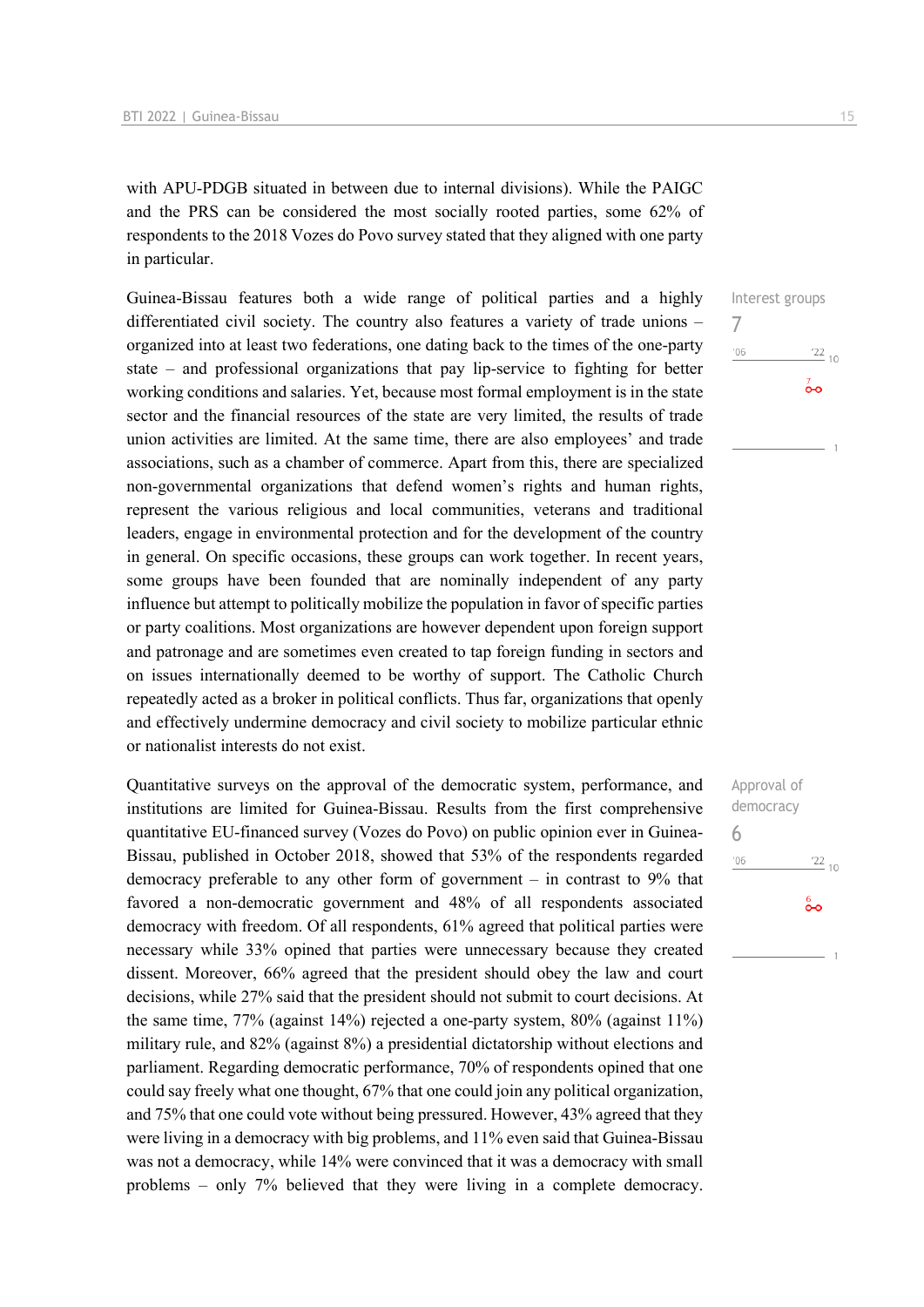Additionally, 77% of respondents were unsatisfied with the functioning of democracy. Democratic institutions were assessed negatively: the institution in which respondents had the lowest level of confidence was the treasury (77%), followed by the parliament  $(68\%)$ , the prime minister  $(61\%)$ , the courts  $(59\%)$ , the police  $(53\%)$ , the president (43%) and the armed forces (34%), which might suggest an authoritarian fixation. Many citizens lamented the absence of the state in various sectors: 64% felt abandoned by the state, and only 28% stated that they felt protected. Of polled Bissau-Guineans, 59% associated politicians with corruption, whereas 78% believed the government's fight against corruption was insufficient; 51% said that the president always or frequently ignored the constitution, as opposed to 33% who said he never or rarely did so. Regarding corruption, 45% (as opposed 48% who stated the opposite) opined that politicians involved in crimes always or in many cases went unpunished, while 88% were convinced that politicians were only serving their own interests. These results express ambivalence with a political system the performance of which is considered insufficient while, at the same time, a majority welcomed democracy and enjoyed civic liberties. At the same time, the study reveals that citizens have difficulties in coherently expressing their opinions.

Although Guinea-Bissau has been characterized by the legacies of authoritarian colonial and one-party rule, as well as civil war and social pressure, cooperation and mutual support for purposes of self-help among citizens are well established. This is also owed to an inclusive state ideology developed and popularized by the (former) ruling party, the PAIGC, but also because of years of armed struggle that largely succeeded in uniting the population across cultural, ethnic, social, and religious boundaries. Although ethnic and religious stereotyping exists, solidarity and trust among Bissau-Guineans is very strong. There is a lively, voluntary and autonomous organization of cultural and social associations across the country. According to the 2018 Vozes do Povo survey, 58% of the respondents took part in religious organizations, 42% in communitarian and sports associations, 30% participated in political parties, 23% in trade and agricultural unions, and 7% in professional or employee organizations.

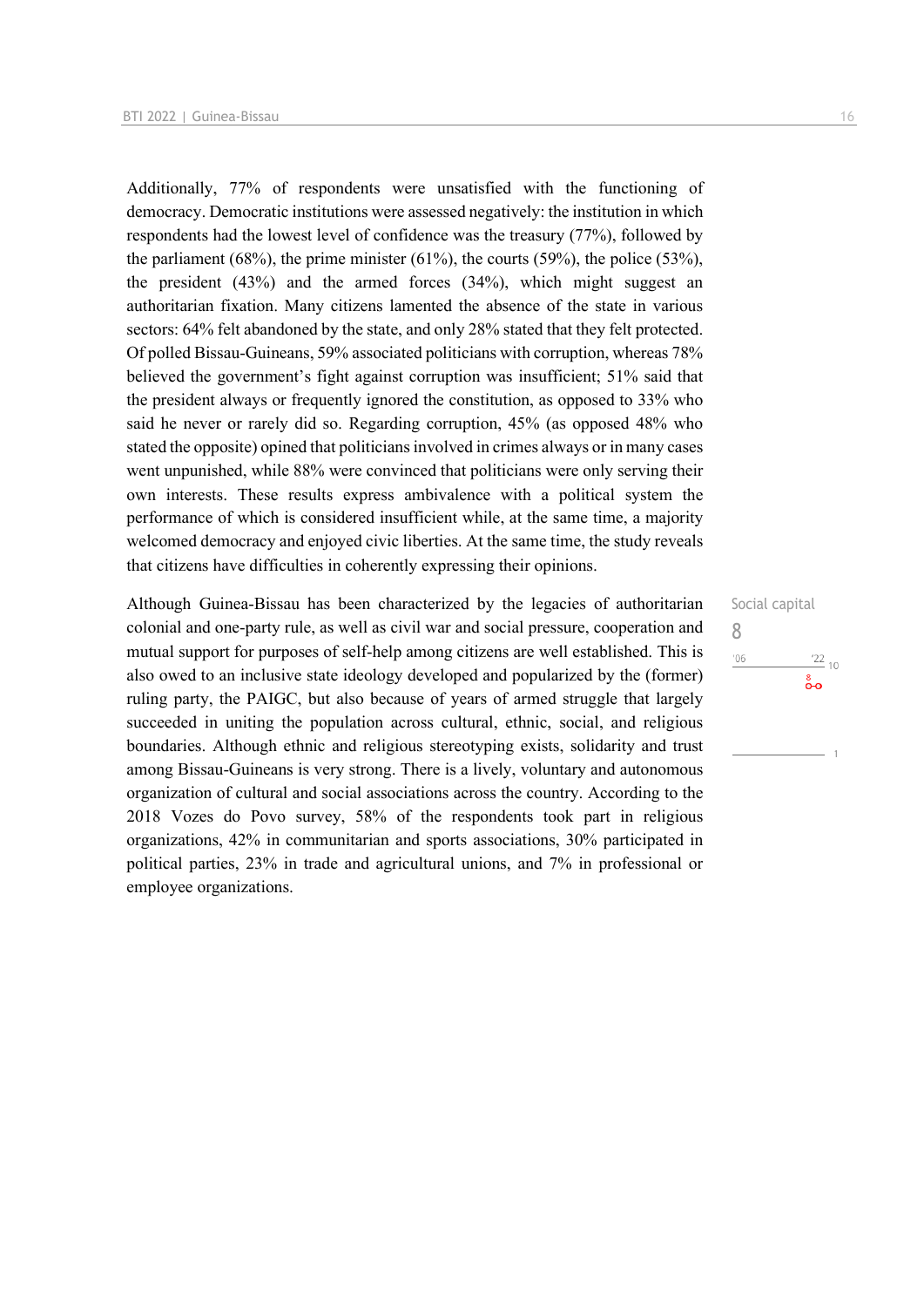### II. Economic Transformation

#### **6 | Level of Socioeconomic Development**

Guinea-Bissau belongs to the poorest countries in the world and ranked 178 out of 189 countries in the United Nations' Human Development Index (HDI) in 2019, representing a fall of one position since 2017, although the country's score improved from 0.426 (in 2010) to 0.461 (in 2019). Like other post-socialist countries, Guinea-Bissau had an elevated Gini coefficient (50.7) as of 2010, indicating medium to high income inequality. In 2014, a very large percentage of Bissau-Guineans (67.3%) lived in poverty and in severe multidimensional poverty (40.4%). In 2010, 85.4% of the population lived on less than \$3.20 a day at 2011 international prices adjusted for purchasing power parity (PPP). The country relies mainly on foreign assistance, subsistence economy, and the export of cash crops (cashew kernels, fish). The processing industry remains underdeveloped and many mineral resources (bauxite, phosphate, oil) remain unexplored. Women are relatively well-represented in the workforce, a feature that can be also attributed to Guinea-Bissau's postindependence, socialist one-party era, when the social advancement of women was promoted. However, both girls and boys from disadvantaged social classes are vastly discriminated against by the failing public education system, marked by a low quality of schooling, limited years of schooling, and frequent cancellation of lessons or even entire school years. However, statistical data on years of schooling are currently not available. At present, there is no quantitative data available on gender inequality. Generally, women continue to suffer from disadvantages, sometimes due to sociocultural and religious restrictions. This also concerns the legal sphere: according to the civil code, for example, married women cannot – at least in theory – conduct business without the permission of their husbands, according to the World Bank's Doing Business 2019 report.

#### **Question** Score

| Socioeconomic |            |
|---------------|------------|
| barriers      |            |
|               |            |
| 106           | $122_{10}$ |
|               |            |

 $\overset{1}{\mathbf{0}}\mathbf{0}$  1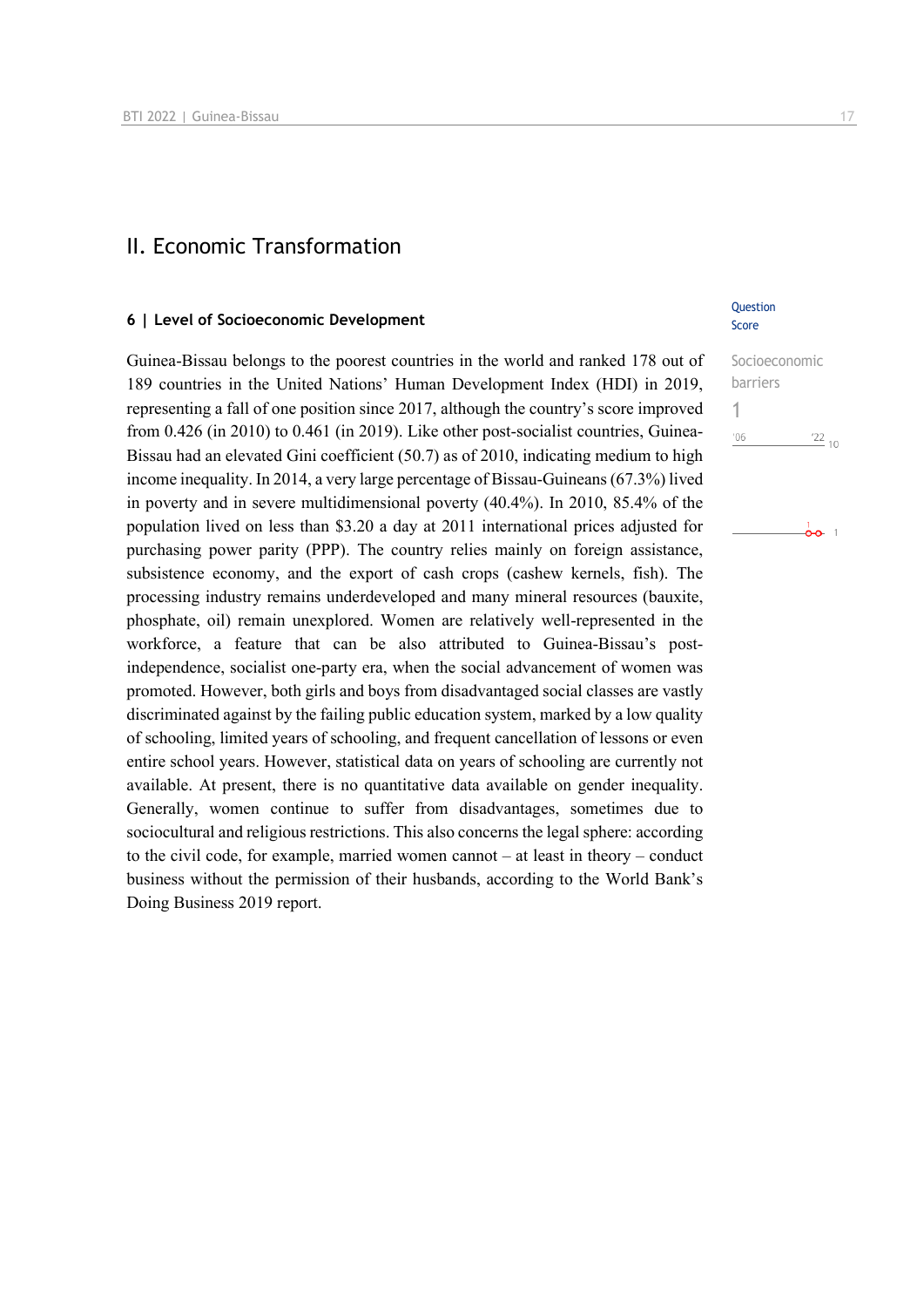| <b>Economic indicators</b> |          | 2017    | 2018    | 2019     | 2020    |
|----------------------------|----------|---------|---------|----------|---------|
| <b>GDP</b>                 | S M      | 1350.2  | 1504.6  | 1439.6   | 1431.8  |
| GDP growth                 | $\%$     | 5.9     | 1.3     | 4.5      | $-2.4$  |
| Inflation (CPI)            | $\%$     | 1.7     | 0.4     | 0.2      |         |
| Unemployment               | $\%$     | 2.9     | 2.8     | 2.8      | 3.2     |
| Foreign direct investment  | % of GDP | 1.2     | 1.4     | 5.0      |         |
| Export growth              | $\%$     | $-17.8$ | 20.4    | 8.7      | $-14.6$ |
| Import growth              | $\%$     | 18.6    | $-17.2$ | 14.1     | $-3.0$  |
| Current account balance    | S M      | 3.9     | $-54.1$ | $-127.4$ |         |
| Public debt                | % of GDP | 50.0    | 59.2    | 65.9     | 79.3    |
| <b>External debt</b>       | \$M      | 425.0   | 520.7   | 611.2    | 805.9   |
| Total debt service         | S M      | 10.9    | 11.4    | 13.2     | 19.8    |
| Net lending/borrowing      | % of GDP | $-1.6$  |         | $-3.9$   |         |
| Tax revenue                | % of GDP | 10.3    |         | 9.5      |         |
| Government consumption     | % of GDP | 9.3     | 12.6    | 14.8     | 16.5    |
| Public education spending  | % of GDP | 2.2     | 2.1     | 2.9      |         |
| Public health spending     | % of GDP | 0.6     | 0.6     |          |         |
| R&D expenditure            | % of GDP |         |         | L,       |         |
| Military expenditure       | % of GDP | 1.4     | 1.4     | 1.7      | 1.7     |

Sources (as of December 2021): The World Bank, World Development Indicators | International Monetary Fund (IMF), World Economic Outlook | Stockholm International Peace Research Institute (SIPRI), Military Expenditure Database.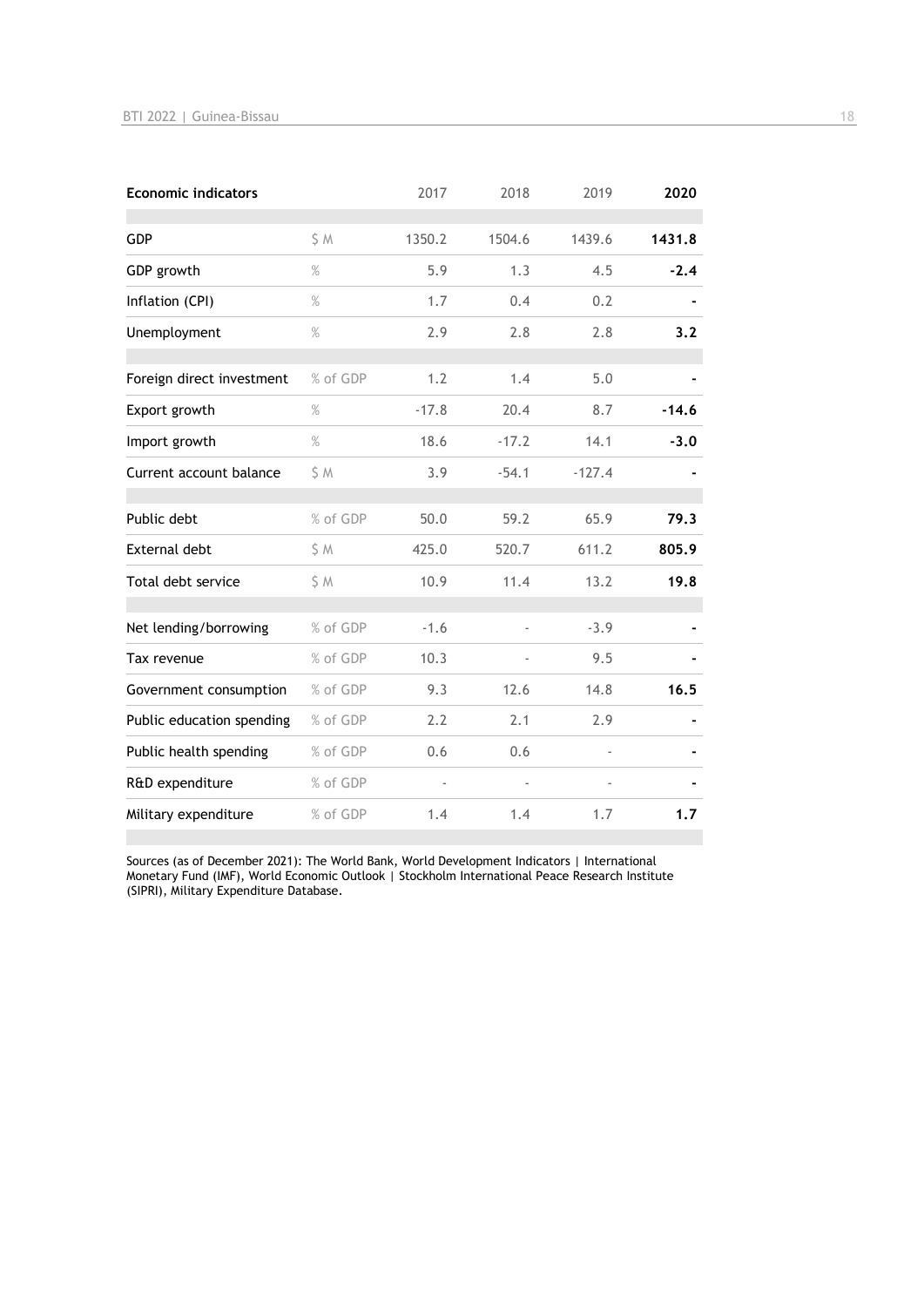#### **7 | Organization of the Market and Competition**

Market organization is very weak. Although various attempts and many promises have been made in the past decade to facilitate trade and enhance market-based competition, the Ease of Doing Business Score is only 43.2 out of 100 (ranked 174 out of 190 countries) in 2020. According to Doing Business 2020, starting a business takes eight days and eight procedures with a cost of 88.8% of GNI per capita. In the Heritage Foundation's 2020 Economic Freedom Index, Guinea-Bissau ranked 148 (out of 180 countries), a sharp decline in comparison to 2019 and 2018 when the country ranked 135 and 118, respectively. This was due to eroding fiscal health.

According to the Heritage Foundation, obstacles include a weak and painfully slow legal system, political instability, an opaque regulatory environment, illicit trafficking, a large subsistence economy, subsidies on electricity and energy, bureaucratic customs procedures, and high levels of corruption. The protection of property was generally weak, also due to the weak rule of law, inadequately trained and paid judges, and prevailing corruption that is not effectively combated. The Bissau-Guinean market remained characterized by informality – expressed by vast petty trade. There are no official statistics on the size of the informal employment sector. A huge part of it is dominated by trafficking of narcotics and closely linked to the army. This indicates inappropriate institutional frameworks of economic and social policy, while existing rules are frequently applied inconsistently. Oligopolies existed for the importation of specific products in some segments. The state has set prices for cashew kernels – the country's main cash crop – rice, and fuel, with limited success, however, as in the case of cashews. Another segment subject to state intervention is the export of (partly illegally lumbered) timber, in which leading officials are involved. Nonetheless, state intervention is not excessive. With respect to the market for mobile communication, Guinea-Bissau allows for partial competition through the issuance of a limited number of licenses and full competition in wireless local loop. Principally, cross-border labor (many Bissau-Guineans work abroad and in neighboring countries) and movement of capital is possible. Since 1997, Guinea-Bissau has been a member of the West African franc (CFA) zone. The CFA has been pegged to the euro since 1999 (previously to the French franc) and convertibility is guaranteed by France. However, in practice it is difficult to exchange CFAs into major currencies outside the CFA zone.

Market organization 2 $06'$  $\frac{22}{10}$ ô٥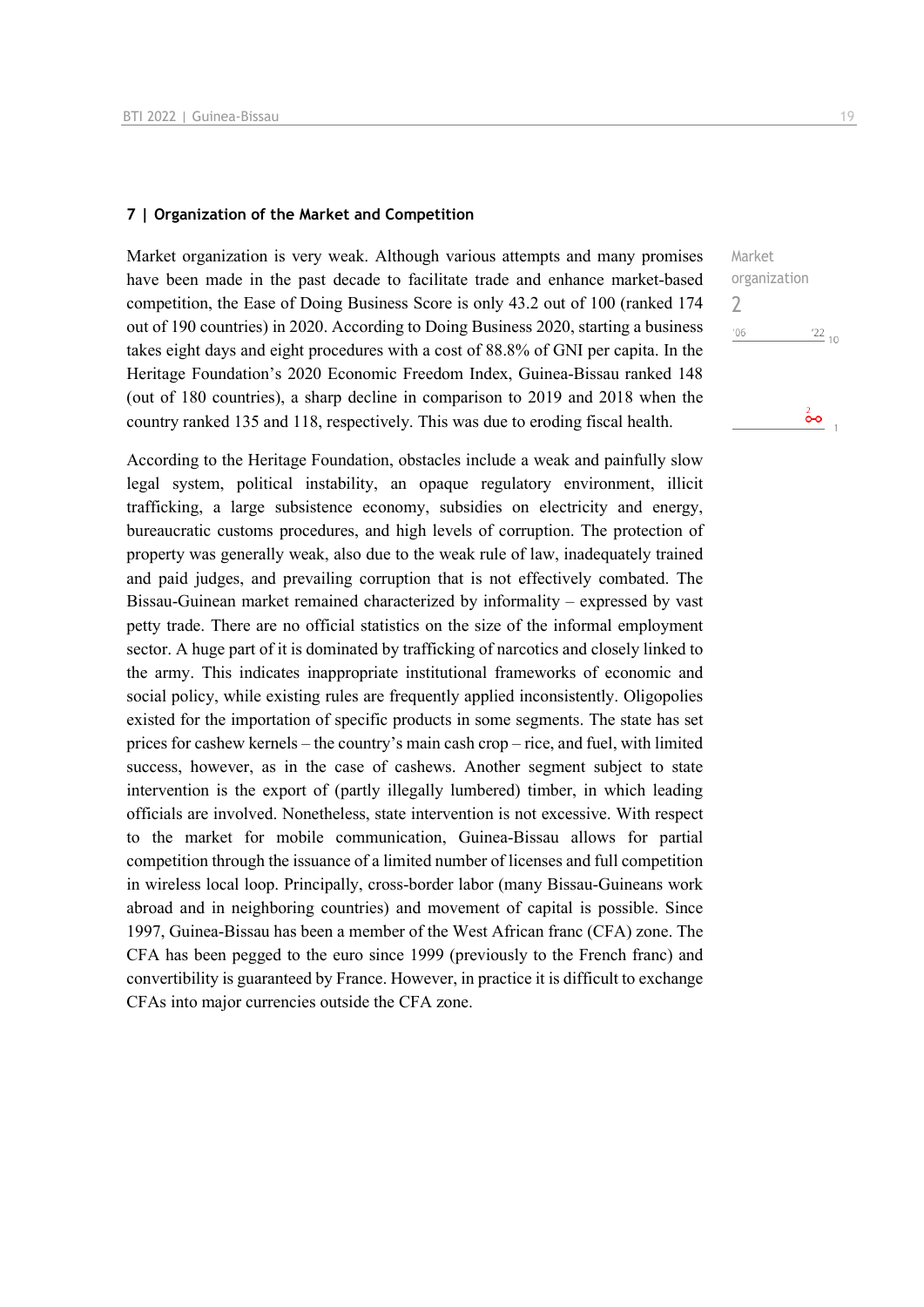Guinea-Bissau does not have a national competition law and a national competition authority. However, it is a member of the West African Economic and Monetary Union (WAEMU) that adopted antitrust competition legislation in 2002 and has been operative since January 2003. Hence, Guinea-Bissau applies the regional law of WAEMU to national anti-competitive practices. On paper, Guinea-Bissau had a planned economy from independence until the 1980s, characterized by state monopolies. Although these monopolies were largely abolished, some continue de facto to exist, such as the Bissau Port Authority and the Bissau water and electricity supply enterprise. Further, some market segments are dominated by a few entrepreneurs, indicating a partly concentrated market. Chinese influence is on the rise in this regard as Chinese firms monopolizing the logging industry. Currently, Guinea-Bissau is not a member of the International Competition Network (ICN). In general, law enforcement and control capacities are weak in Guinea-Bissau and can be biased. Economic free zones do not exist. Public electricity and water supplies – de facto only in the capital – are subsidized by the state and donors.

Guinea-Bissau has been a member of the World Trade Organization (WTO) since the liberalization of foreign trade on May 31, 1995 and a member of the West African Economic and Monetary Union (WAEMU) since May 2, 1997. Given its dependence on the export of cash crops and foreign aid, Guinea-Bissau's integration into the world market is limited and one-sided. Chinese logging (quasi-) monopolies can be mentioned in this regard. Formal protectionist measures and limited market access resulting from non- tariff measures do not apply. In principle, both people and goods can travel freely across borders within the ECOWAS zone, of which Guinea-Bissau was a founding member in 1975. However, in practice, cross-border trade was timeconsuming and costly, according to the World Bank's Doing Business 2019 and 2020 reports. Merchants can be exposed to bribe demands at borders. According to the WTO, the simple average of the most favored nation status applied was, in total, 14.43% in 2018.

In socialist times, Guinea-Bissau's banking system was monopolized by the state; it was liberalized in the 1980s. However, only in the 2000s and 2010s have commercial banks become increasingly active in the Bissau-Guinean market. This development has also been prompted by the government's decision to switch from cash payments to bank transfers, including for paying the salaries of civil servants. In practice, there appears to be little supervision effected by the state. According to the Heritage Foundation, the financial sector remains underdeveloped and continues to provide a very limited, somewhat costly range of services. Many people rely on informal lending and have no bank accounts, although the number of account holders has increased in recent years, and the presence of banks in the interior has much improved. Currently, there are several commercial banks present in the country: Banco da África Ocidental, Banco da União, Orabank (formerly Banque Régionale de Solidarité), Banque Atlantique Guinée-Bissau, and Ecobank. A great deal of economic activity remains outside the formal banking sector, including, for instance,

Competition policy 4  $106$  $\frac{22}{10}$  $\overset{4}{\bullet}$ 

Liberalization of foreign trade 5  $'06$  $^{22}$  10  $\frac{5}{2}$ 

Banking system 4 $'06$  $\frac{22}{10}$  $\overset{4}{\bullet}$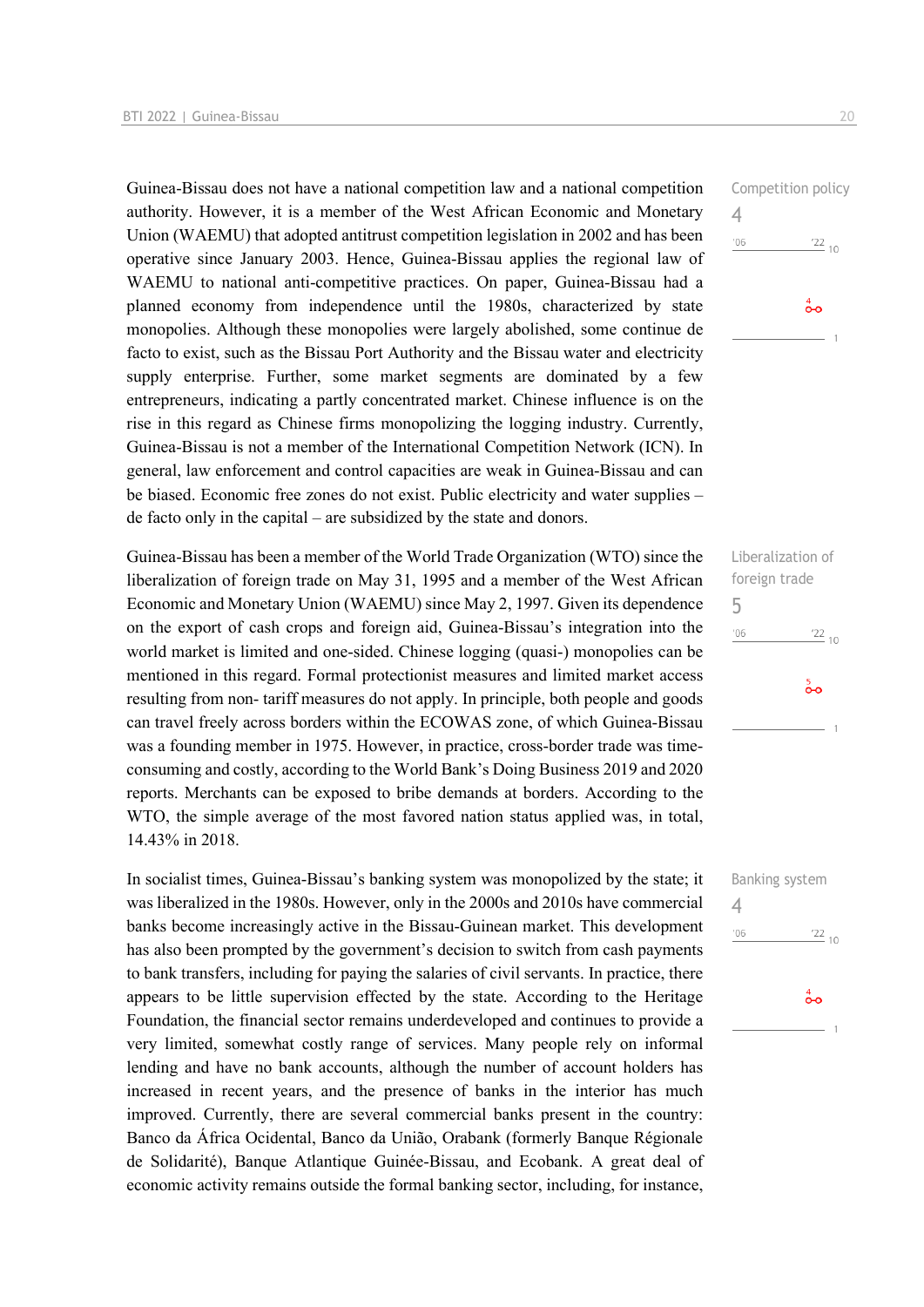rotating savings and credit associations, as well as money transfer companies (Western Union, MoneyGram) and informal money transfer services. Thus, both the banking system and capital markets are poorly differentiated. Currently, no data for the ratio of bank non-performing loans and the bank capital to assets ratio are available, according to the World Bank.

#### **8 | Monetary and fiscal stability**

On May 2, 1997, Guinea-Bissau abolished its own currency, the Bissau-Guinean Peso (GWP), in favor of the CFA franc (XOF). The Peso had been devalued by high inflation. Since then, the Central Bank of the West African States (BCEAO) serves as the country's central bank. The exchange rate is pegged to the euro ( $\epsilon$ 1 = XOF 655,957). Since the introduction of the CFA franc, inflation has been generally low. In 2019, the inflation rate was estimated at 0.2%, while the forecast for 2020 was 2%. Lower rates throughout 2019 were apparently due to under-performing cashew exports – the country's main cash crop and revenue source.

The Central Bank of the West African States is independent of political interference. In 2010, the bank assigned its monetary policy to the Monetary Policy Committee (MPC). Stability is expressed by the BCEAO's interest rates: the minimum bid rate is 2.5% (since September 2013), marginal lending is 4.5% (since September 2016). Its communication with actors in the financial markets is comparatively transparent. The COVID-19 pandemic has also affected monetary issues in Guinea-Bissau. As early as April 2020, the BCEAO took steps on behalf of the West African Economic and Monetary Union (WAEMU) to satisfy banks' demands for more liquidity and to mitigate the negative impact of the pandemic on economic activity.

Previous democratically legitimate governments attempted to promote fiscal stability (via expenditure controls and increases in tax revenues) and debt relief in cooperation with international partners. Nonetheless, the country has continued to rely on international financial assistance. The overall fiscal deficit increased from 4.9% of GDP in 2018 to 5.2% in 2019. This was due to higher recurrent spending on wages, transfers to the public utility company (water and electricity) and interest payments. Tax revenues increased slightly from 9.4% of GDP in 2018 to 9.7% in 2019. It was expected that revenues would decline in 2020 given reduced economic activities. A pandemic-related slump in international prices and the expected halving in exports of cashew kernels (the country's main export product) may restrict liquidity, lower revenues and negatively affect the private sector. The fiscal deficit was expected to increase to 8.2% of GDP in 2020, given lower tax revenues and higher government expenditure caused by the pandemic. Domestic debt levels will also increase.

According to the World Bank, the current account balance was -3.7% of GDP in 2018; data for 2019 and 2020 is not yet available. Owing to successful debt restructuring in the past, the total public debt, after peaking at more than 500% of Monetary stability 8  $^{\prime}06$  $\frac{22}{10}$ း<br>၀-၀

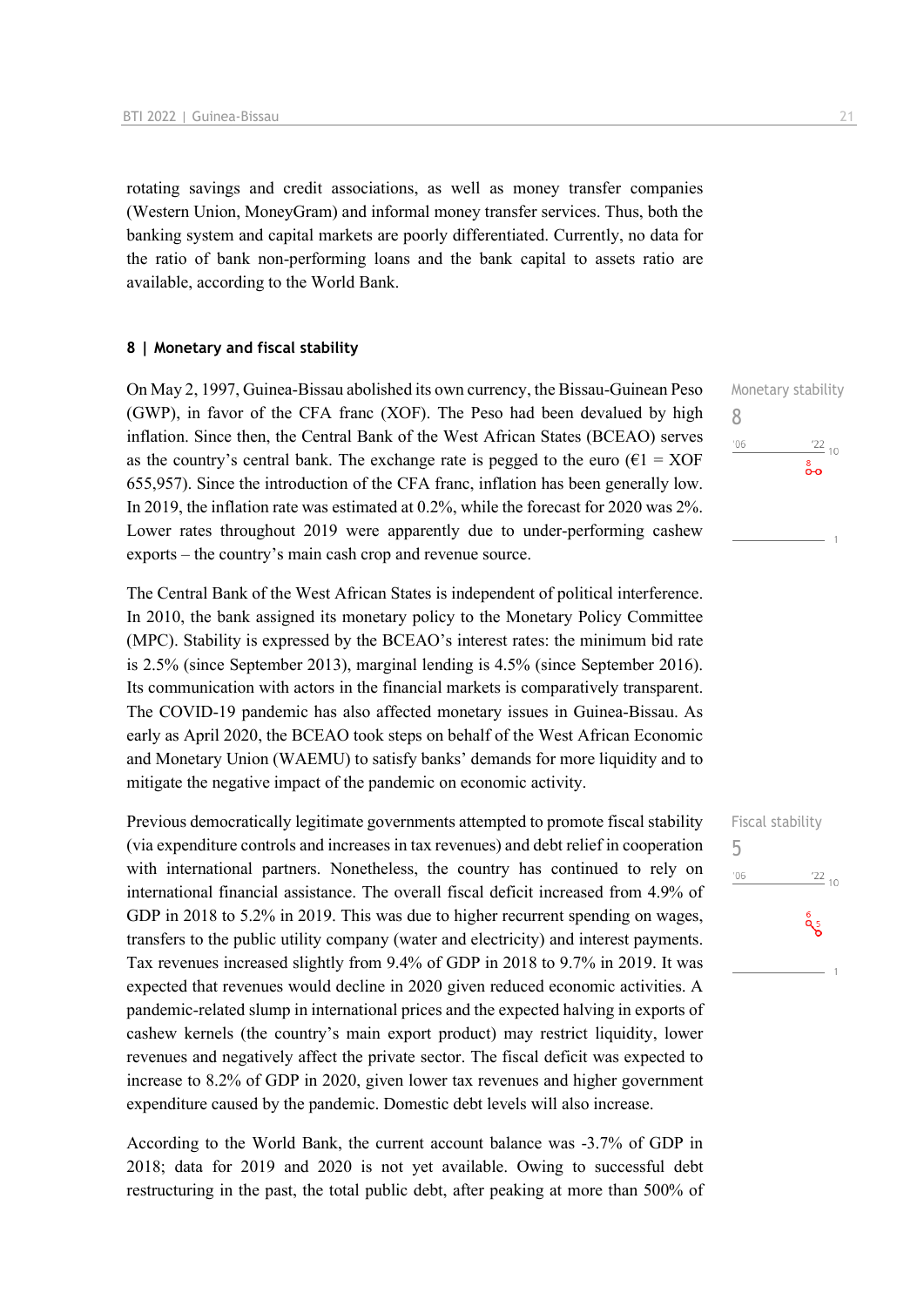GDP in 1998, declined to 49.2% in 2017 – but surged to 67.6% of GDP in 2019, from 60.2% in 2018. This increase was driven by external loans to finance public infrastructure projects. Correspondingly, external debt decreased from 15.1% of GDP to 12.4% in 2017, according to the IMF. According to the World Bank, total debt service in 2019 amounted to 1.174% of the gross national income (GNI). Government consumption was estimated at 9.1% for 2020, according to the World Bank. Current data on the cash surplus/deficit and total reserves were not available.

In April 2020, Guinea-Bissau was among 25 beneficiary countries of IMF debt service relief provided through the Catastrophe Containment and Relief Trust (CCRT). Owing to the pandemic, the government increased spending on the purchase of medicines, food, services and medical equipment. A set of five controversial new taxes were introduced in January 2021 that affect the vast number of poor people in Guinea-Bissau, which has provoked popular unrest.

#### **9 | Private Property**

Property rights regulations (including acquisition, benefits, use, sale, and registration) are well defined legally, but the protection of property rights in Guinea-Bissau is generally weak, according to the Heritage Foundation. After independence, property owned by foreigners was nationalized. Some of these nationalized assets were later appropriated by politically influential actors. All land belongs to the people of Guinea-Bissau, that is, in practice, to the state, ruling out private property rights. This only allows the state to grant concessions to individuals and groups. According to the World Bank's Doing Business 2020 report, it took 48 days to register property, five procedures were necessary, and the costs to do so amounted to 5.4% of the property value – whereas the quality of the land administration index was low at only 3.0. A corrupt, nontransparent, and inefficient legal and administrative system hampered registration and ownership of property.

In Guinea-Bissau, private companies are legally allowed and can in principle operate in the country. However, private companies are often seen primarily as mere providers of employment, not first as profit-oriented enterprises that compete for tenders and contracts. This is consistent with widespread expectations of a strong state that is supposed to provide welfare, even though its capacities are very limited in various ways – which negatively affects the population's human development. Earlier privatization processes as part of economic liberalization in the 1980s were often not conducted in a transparent manner and were inconsistent with market principles. Furthermore, foreign enterprises might further marginalize domestic private entrepreneurs. The legal protection of private enterprise is generally low, and thus depends on personal contacts and/or corruption.

Property rights 4  $106$  $\frac{22}{10}$  $\sigma$ o

|     | Private enterprise       |
|-----|--------------------------|
| 4   |                          |
| '06 | $\frac{22}{10}$          |
|     |                          |
|     | $\overset{4}{\bullet}$ o |
|     |                          |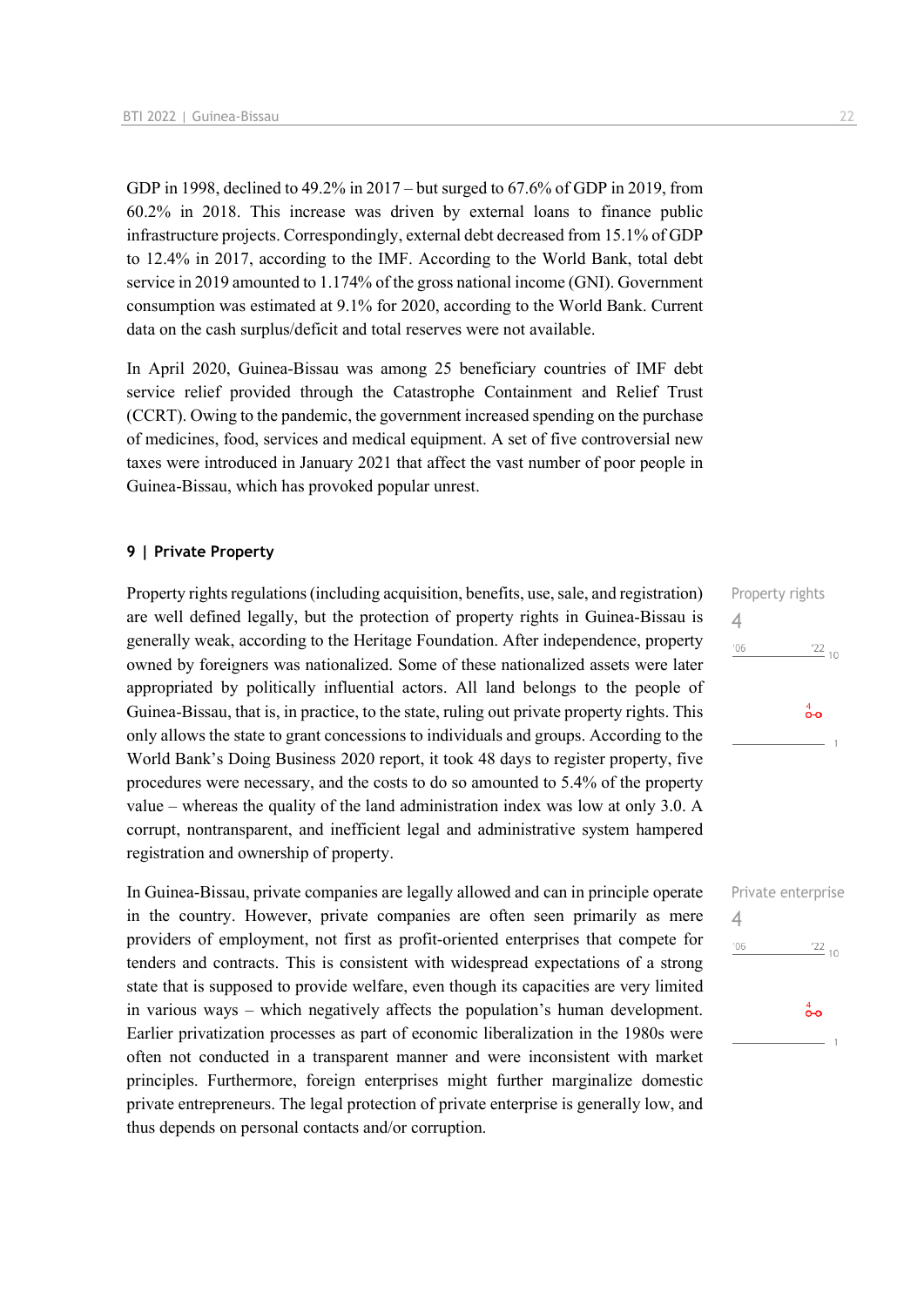#### **10 | Welfare Regime**

The vast majority of Guinea-Bissau's population is at risk of poverty. Most people are forced to rely on extended networks of family, friends, colleagues, and neighbors as well as private charity for social security. Despite some improvements (e.g., life expectancy has risen from 45.9 years in 1980 to 58 in 2018, and health care expenditure has been increased from 4.9% of GDP in 1980 to a high of 9.5% in 2014, dropping to 7.2% in 2017), social security remains highly precarious. The public Instituto Nacional de Segurança Social da Guiné-Bissau (INSS; National Institute of Social Security of Guinea-Bissau) is nominally responsible for providing social welfare (notably medical assistance and pensions). However, it is incapable of doing so in an adequate way. In theory, all employees and employers must be registered with the INSS – but not all do so outside the state sector and in the large informal sector. In principle, both employees  $(8\%)$  and employers  $(14\% \text{ of the income})$  – citizens and non-citizens alike – are obliged to pay monthly social security contributions to the INSS. In 2018, only about 4,000 retirees received pensions (out of a total population of about 1.8 million). To counter the effects of the COVID-19 pandemic, the government has increased spending on medicines, food, services and medical equipment in order to ease the situation particularly of disadvantaged parts of the population.

Profound gender inequalities continue to prevail in Guinea-Bissau. Serious differences concern the literacy rate. According to figures provided by UNESCO, while 71.3% of young men (15–24 years old) were literate in 2014, only 49.8% of young women in the same age group were literate. No current data were available to compare the ratio of female to male school enrollments; however, according to UNICEF, the primary school gross enrollment ratio was 118 (males) to 110 (females) in 2010 to 2014. No figures for enrollment rates at secondary schools were available for the same period. However, whereas the net attendance ratio at primary schools came to 62% for both sexes in 2010 to 2014, numbers for secondary schools were significantly lower and unequally divided between the sexes: males 27% and females 20% (in 2009–2014). The female labor force participation rate (15–64 years old) was estimated by the ILO to be 67.2% (in contrast to 78.8% for men) in 2020. Although there is some discursive ethnic and religious stereotyping, there is no ethnic violence as isolated conflicts in villages usually occur, not for ethnic, but rather for other reasons (e.g., property, access to land). However, favoritism based upon kin and ethnic grounds may occur.

As the U.S. State Department reports, no laws criminalize sexual orientation. However, anti-discrimination laws do not apply to lesbian, gay, bisexual, transgender or intersex (LGBTI) individuals. Yet, the U.S. State Department has not reported any grave human rights abuses of individuals based on sexual orientation or identity.

|     | Equal opportunity |
|-----|-------------------|
| 5   |                   |
| '06 | $\frac{22}{10}$   |
|     |                   |
|     | ခံ                |
|     |                   |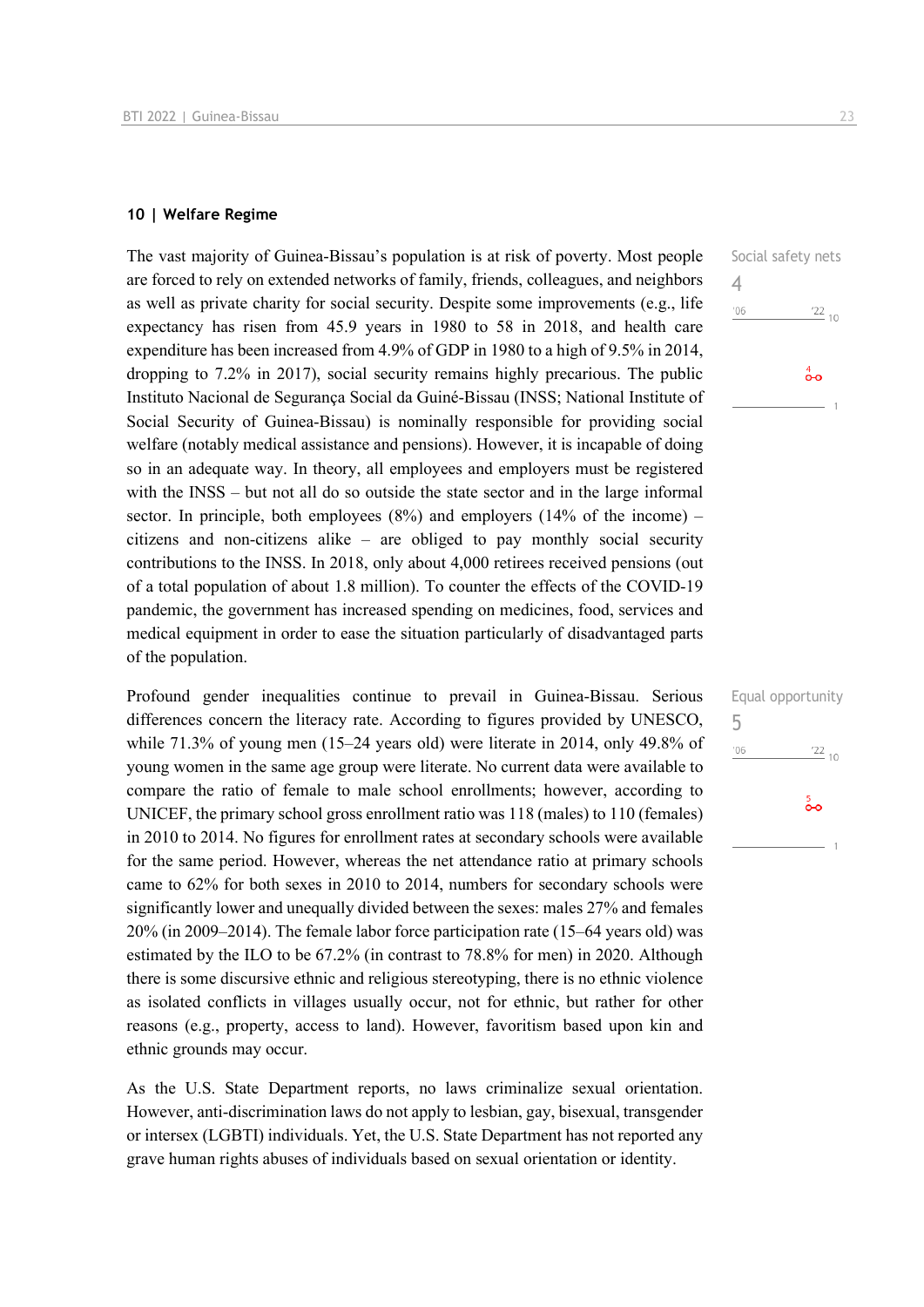#### **11 | Economic Performance**

Guinea-Bissau has experienced a steady and very positive growth of GDP in recent years. After negative annual GDP growth in 2012, GDP grew 3.3% in 2013 and only 1% in 2014, before accelerating to 6.1% in 2015, 6.2% in 2016 and 5.9% in 2017, before decelerating to 3.8% in 2018 and 4.6% in 2019.

GDP per capita (PPP) increased from \$616.40 in 2012 to \$778.00 in 2018, before decreasing to \$697.80 in 2019, according to the World Bank. GDP per capita growth was 3.6% in 2016, 3.3% in 2017, only 1.2% in 2018 and 2.1% in 2019. Real GDP growth was projected to be -1.7% for 2020 (due to the pandemic) recovering to 4% in 2021 by the IMF and the World Bank in late 2020. Mainly because of the country's dependence on natural resource exports, the pandemic has hit the country hard.

Output has been quite strong in terms of inflation. Inflation measured by consumer prices (period average) in Guinea-Bissau has been low (2.1% in 2012, 0.8% in 2013, -1.0% in 2014, 1.5% in 2015, 1.5% in 2016, 1.1% in 2017, 1.4% in 2018 and 2.0% in 2019), according to the IMF.

In recent years, the official unemployment rate has reported unrealistic figures (6.1% in 2018 and 2.5% in 2019) – the actual rate is certainly much higher. Foreign direct investment (net flows as a percentage of GDP) is positive: starting from a low of 1.2% in 2016, 2017 and 2018, it increased to 2.3% in 2019, according to the World Bank.

According to the IMF, the public debt amounted to 52.4% of GDP in 2015, 53.9% in 2016, 50.8% in 2017, and surged to 60.2% in 2018 and 67.7% in 2019. The World Bank figures showed that revenue (as a percentage of the GDP) developed positively, increasing from a low in 2010 of 13.3% to 13.9% in 2012, 14.7% in 2017 and 14.9% in 2018, according to World Bank statistics.

Current statistics on the cash surplus/deficit and total reserves were not available. The most recent data on the current account balance dates from 2018 (-\$54.1 million).

Output strength 6 $'06$  $\frac{22}{10}$ فرة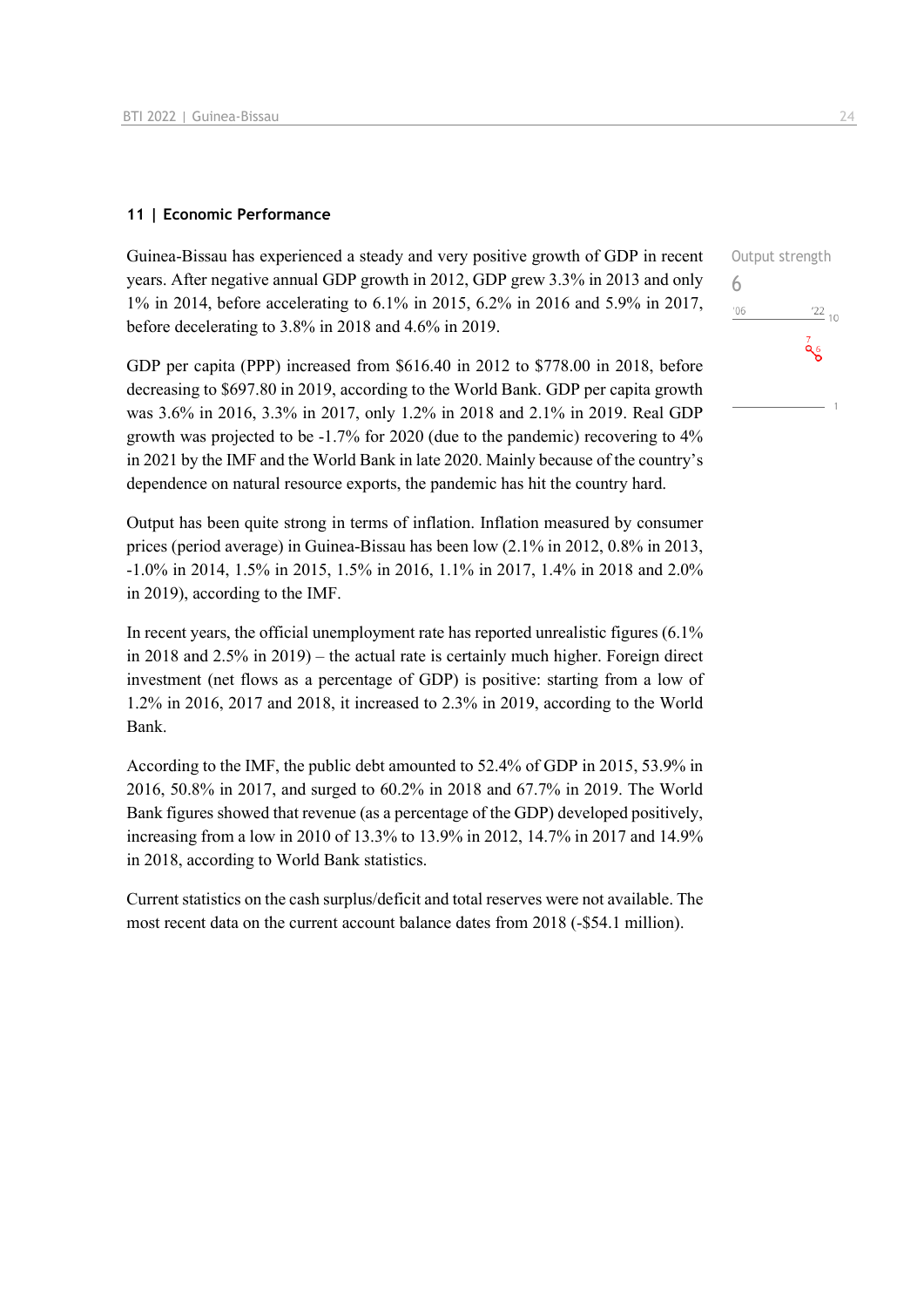#### **12 | Sustainability**

Ecological awareness is not very pronounced in Guinea-Bissau, as politics and the general public primarily focus on socioeconomic issues. There is no special ministry concerned with environmental issues. Responsibility for the environment is shared between the Ministry of Fisheries, the Ministry of Energy, Industry and Natural Resources, and the Ministry of Agriculture and Rural Development. Nonetheless, the government made an attempt to reduce public littering by prohibiting plastic bags in 2013; however, this prohibition is rarely observed. Guinea-Bissau is a member of the Organisation pour la Mise en Valeur du fleuve Gambie (OMVG), the projects of which cover, among others, the construction of dams both in Guinea-Bissau and neighboring countries (Guinea, Senegal, and Gambia) to produce renewable electricity. Guinea-Bissau holds shares in the Kaleta hydroelectric dam in Guinea. Recent years have seen both legal and illegal timber logging in many parts of Guinea-Bissau. The country continues to possess one of the richest fishing grounds in the region that is, however, threatened by illegal fishing vessels. Illegal activities are facilitated by corrupt practices and an incapable state administration. Although agriculture and the extraction of wood have contributed to degradation, Guinea-Bissau continues to possess a rich, biodiverse natural heritage of worldwide relevance. Supported by the International Union for Conservation of Nature (IUCN), Guinea-Bissau founded in 2004 the Instituto da Biodiversidade e das Áreas Protegidas (IBAP), which oversees the parks of Cantanhez, Cufada, Cacheu as well as those in the Bijagós archipelago. Phosphate mining was expected to start shortly, while the extraction of bauxite and oil may begin in the future, possibly affecting the country's natural environment.

Guinea-Bissau does not deliver high-quality public education. Many teachers are poorly trained, schools are badly equipped, and teachers are often unpaid or underpaid. This leads to frequent strikes in the school sector and the loss of many school days and even the cancellation of entire school years. Private schools exist and provide a far better standard of education. Tertiary education has been only established quite recently. The only public university (Amílcar Cabral University) was founded in 2003, restructured in 2010 to 2013, and opened to private capital after it had been closed in 2008 for quality and financial reasons. Additionally, a number of private universities exist (Jean Piaget, Lusófona, Universidade Católica, and Colinas do Boé Universities). Guinea-Bissau's government expenditure on education was 2.1% of GDP in 2013 (compared to 1.9% in 2010 and 5.3% in 1999), according to UNESCO. The percentage of primary school teachers trained to teach was 39% in 2009 to 2017. The inequality-adjusted education index for 2018 was 0.23, according to the World Bank. The literacy rate of 45.6% (females: 49.8%; males: 71.3%) in 2006 to 2016, according to UNICEF, reveals a high discrepancy between sexes. The

Environmental policy 4  $'06$  $\frac{22}{10}$  $\overset{4}{\bullet}\circ$ 

Education policy / R&D 3 $'06$  $\frac{22}{10}$ စိတ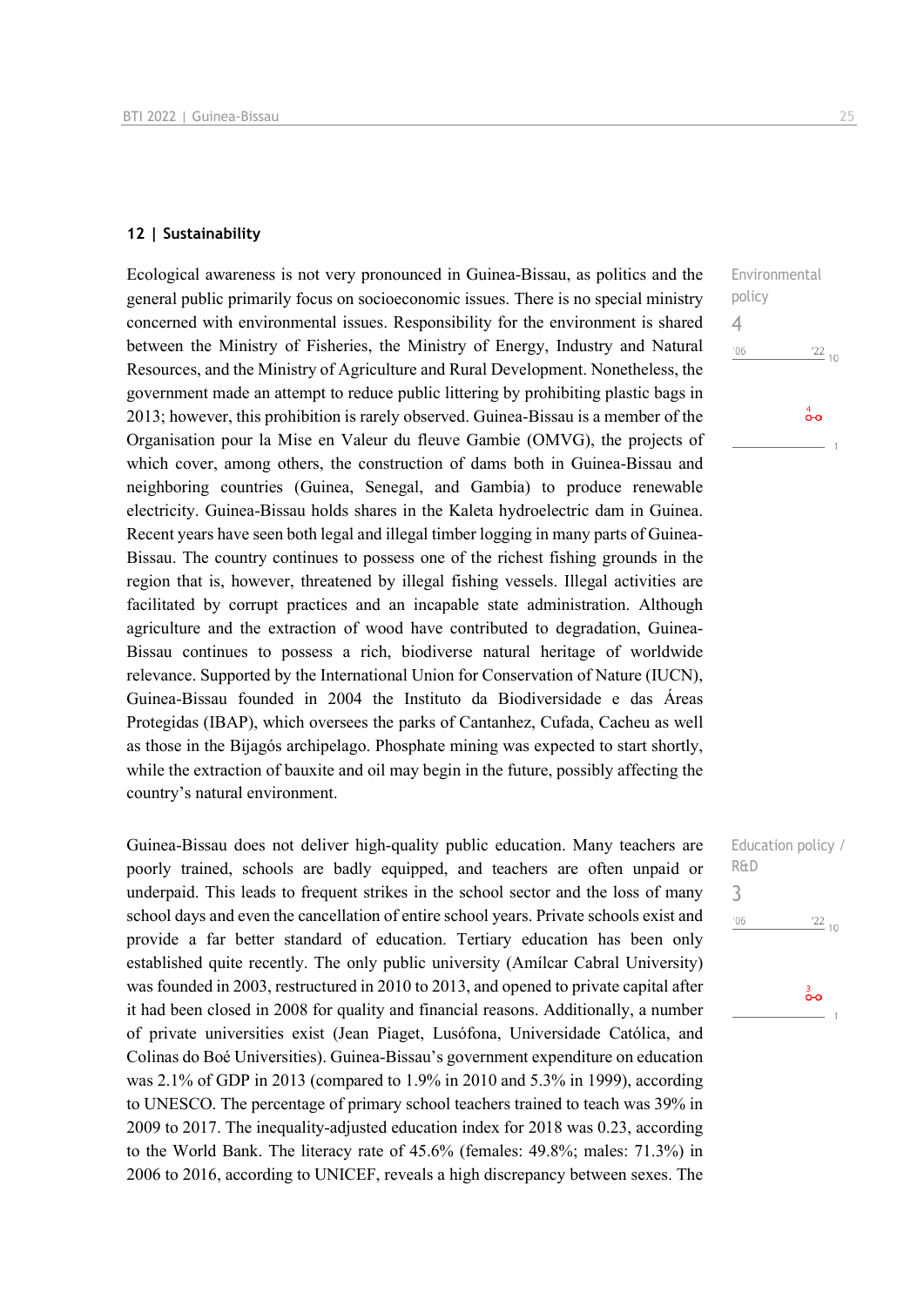gross enrollment ratio in primary schools was 118.7 (males) to 110 (females), indicating a moderate gender imbalance. Current figures for enrollment rates in secondary schools, at the tertiary level, and for research and development expenditures were not available. The general low quality of education is mirrored by a low U.N. Education Index score of 0.402 in 2018 (an improvement from 0.361 in 2010).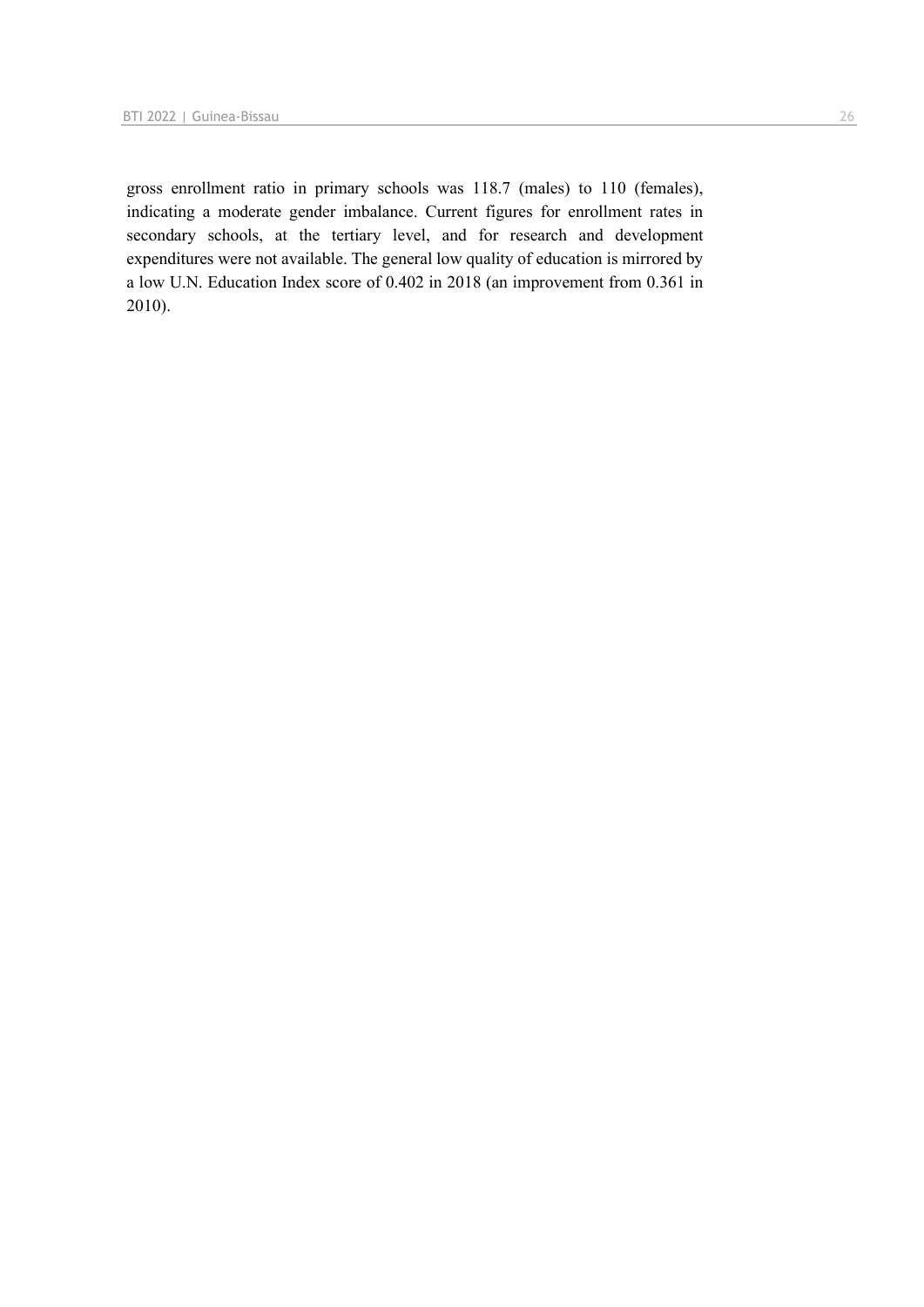# Governance

### I. Level of Difficulty

For a long time, Guinea-Bissau's government performance has been limited by several structural constraints that cannot be easily overcome and originate in the country's eventful history. Deep poverty, a very poor primary and secondary education sector, insufficient tertiary education, and an almost nonexistent training sector have resulted in a poorly skilled labor force. This is complemented by a deficient infrastructure (e.g., roads, sea routes/ports, communication, health care service provision, and water and electricity supply), a large subsistence economy sector, and an undeveloped processing industry. Dependence on foreign assistance and cash crops as the backbones of the export economy prevails. HIV/AIDS is a severe issue, along with international drug-trafficking and the outmigration of both skilled and unskilled labor. It can be assumed that the COVID-19 pandemic has also had an effect on the country's political and economic transformation, although the extent of the impact is difficult to assess at the time of writing. In 2018, the inequalityadjusted education index score was calculated to be 0.23 and the Gross National Income per capita at purchasing power parities (in 2019) was \$1,996 (U.S. dollars, constant prices of 2011), making Guinea-Bissau one of the poorest countries in the world. The political role and dysfunctional structure of the military, which still draws upon its independence struggle credits, also present a challenge. The separation of civil and military power is still incomplete.

Although Guinea-Bissau had multiple experiences with autocratic rule, both in colonial and postcolonial times, the country has developed a vibrant and diverse civil society, with some organizations showing long-term engagement since the early 1990s. Civil society has also stood up against anti-democratic developments in politics. However, many organizations depend upon foreign support and assistance. Some non-governmental organizations are only created with the aim of tapping foreign money. In addition, many Bissau-Guineans are active in various traditional civic associations, some of them dating even back to colonial and precolonial times. Trust in the state and its governance is quite weak, but trust – understood as national consciousness – among Bissau-Guineans is very high: citizens usually emphasize their national identity, their pride in their country. Ethnicity and religious affiliation are subordinate to national identity. This consciousness can be also attributed to the still-powerful integrative national ideology developed by the PAIGC. The civil war of 1998–1999 fostered a high degree of solidarity among Bissau-Guineans – something that is also promoted by some traditional organizations and networks.

**Structural** constraints 8  $n \in \mathbb{Z}$  $\frac{22}{10}$ ⊶

Civil society traditions 6 $\frac{22}{10}$  $n<sub>6</sub>$  $\frac{7}{96}$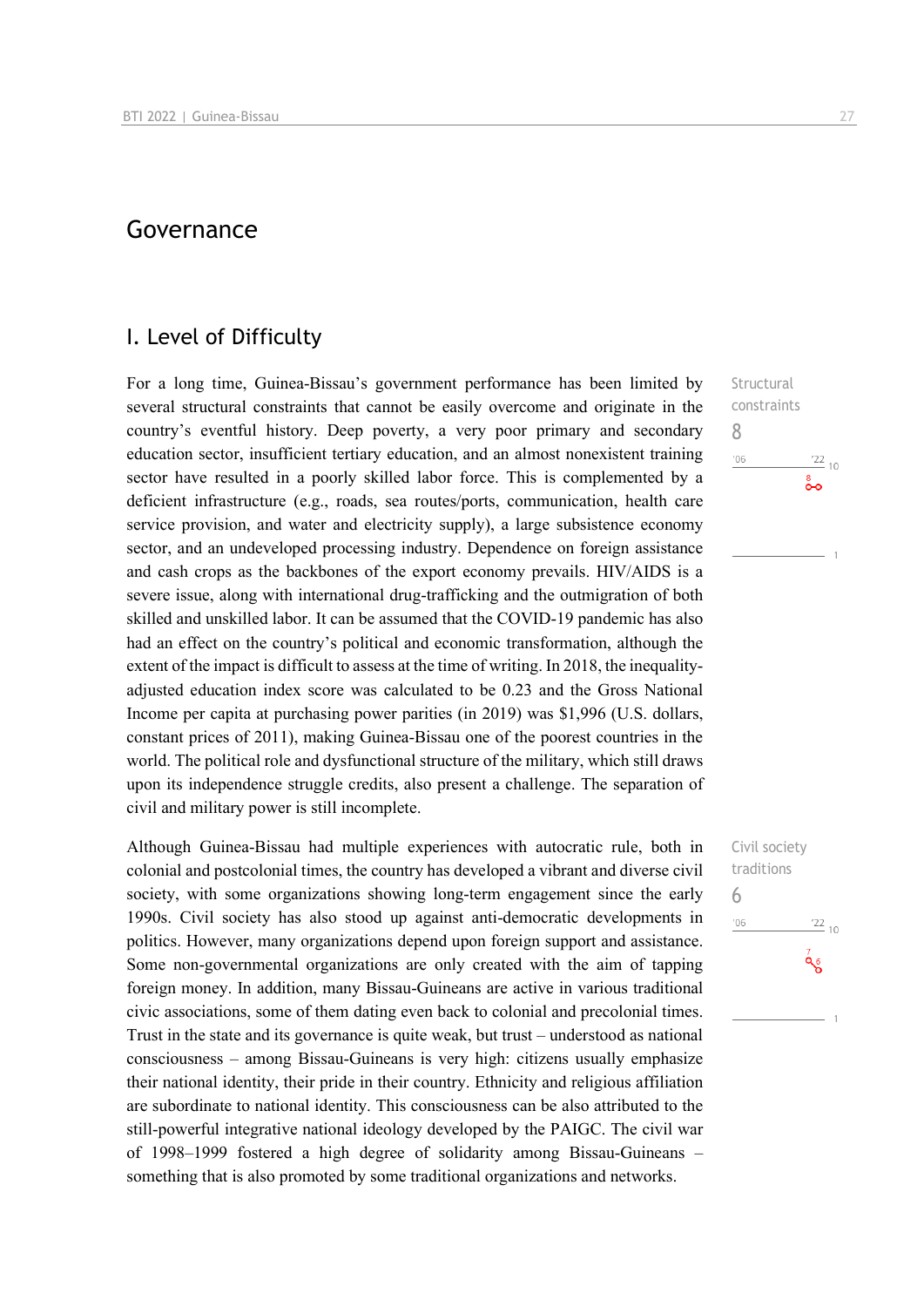For decades, the armed forces have repeatedly intervened in politics. Despite selective outbursts of violence, including the assassination of politicians, politics have remained to a large extent nonviolent, although the potential for open conflict and thus polarization has increased in recent years. This has become evident in politically motivated mass demonstrations that have repeatedly occurred in recent years. Some of these protests were prohibited by the authorities, while in some cases the security forces used limited violence against protesters who had remained peaceful. In contrast to the past, large segments of the population could be mobilized, signaling to those in power that their rule is not unlimited. Simultaneously, political polarization has increased since 2015, which has affected large segments of the population, especially in the capital. The use of violence by police forces is not generalized, while demonstrators defend the peaceful nature of their activities. Although isolated communal clashes occur in the countryside, they remained very limited in both scope and number. Both ethnic rhetoric and the ethnicization of politics remain limited, although occasional attempts have been made to mobilize people along ethnic (or religious) lines. Yet, mobilization and politico-economic alliances along ethno-religious lines have become more important in recent years. Some Muslim countries have granted subsidies and scholarships for religious studies, which could contribute to the spread of a very conservative interpretation of Islam in Guinea-Bissau, which has heretofore been comparatively moderate. The spread of evangelical churches and sects may also contain potential for future conflicts and intolerance. It is difficult to assess if and to what extent the COVID-19 pandemic has influenced the confrontational nature of politics.

# II. Governance Performance

#### **14 | Steering Capability**

The democratically legitimate government led by Domingos Simões Pereira (PAIGC), which ruled between July 2014 and August 2015, developed, in cooperation with donors, the Terra Ranka program that was presented in 2015. To achieve fundamental social progress, the program intended to focus on sustainable and diversified economic development, drawing on agriculture and the agro-industry; the fishing, tourism and mining sectors; improvements in governance and infrastructure; and the streamlining of the business environment. Terra Ranka was welcomed both by the international community and Bissau-Guinean society as a strategic vision for Guinea-Bissau's development. However, the political capability and strategic capacity of subsequent governments remained restricted, as they lacked legitimacy due to the political crisis that largely paralyzed the country, hampered international cooperation, and prevented the adoption of a state budget from 2015 to 2018. Despite these obstacles, all governments have claimed to be committed to the strategy established in the Terra Ranka plan. Successive governments followed the Conflict intensity 4  $106$  $\frac{22}{10}$  $\overset{4}{\bullet}$ o

#### **Question** Score

Prioritization 5 $\frac{22}{10}$  $^{\prime}06$  $a_{5}$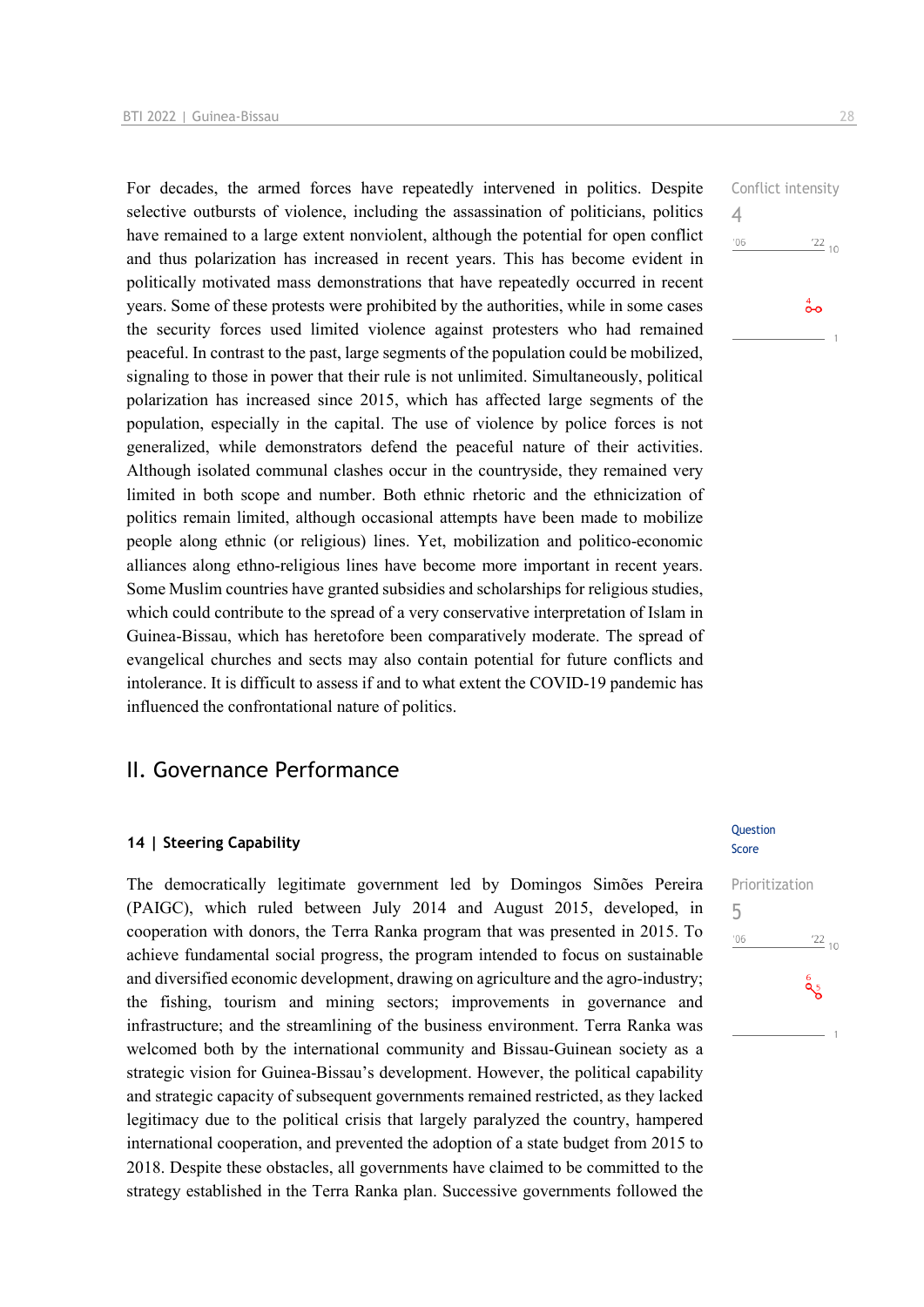path agreed upon with international institutions like the IMF, which recommended strengthening investment planning in 2018. However, President Vaz was often regarded as a defender of paternalistic clientelism and the status quo. He even developed a counter program, the agriculture-focused Mon na Lama, thus challenging the government's executive prerogative. Regarding the Embaló government, which has been in power since early 2020, no clear strategic, programmatic priorities have been elaborated (including in response to the COVID-19 pandemic), except from statements of intent regarding reform of the inconsistent constitution and security surveillance. Constitutional inconsistencies have been blamed for political crises by most political actors for years. Furthermore, thoughtful reforms of the security and justice sectors, the health care and education sectors, as well as in the fight against corruption have shown mixed results.

The government of Domingos Simões Pereira, which ruled the country until August 2015, was well underway to implementing its own policies and needed reforms. The government's good performance was rewarded at an international donors' roundtable in Brussels in March 2015, where high financial pledges were made to support the Terra Ranka program. In collaboration with the European Union, the government articulated a plan for achieving mid- and long-term goals, which would benefit from the support of donor countries and institutions. Subsequent power games, political instability and paralysis, driven by the president, resulted in a decline of political will and thrust, and eventually in the non-resumption of cooperation by the European Union, suspended in 2012 (except for cooperation programs with civil society), for example. Nonetheless, policies as agreed upon with international institutions continued to be implemented – and this at least partially applies to the Terra Ranka program. The political instability that has prevailed since late 2015 was not halted – as previously hoped – by the elections that took place in 2019. Instead, the political crisis and power plays have continued under the new Embaló regime, which has exacerbated the lack of implementation of systematic, programmatic priorities. Policies in 2019–2020 have, therefore, not led to the formation or implementation of any systematic or sustainable government program, except for largely short-sighted policies. The COVID-19 pandemic has underlined the government's limited steering capability.

After 2015, much of the euphoria around the developmental opportunities inherent to Guinea-Bissau's political situation, which was widely regarded as an awakening after years of transitional rule, has vanished. During the review period, Guinea-Bissau's political elites (embodied by former President Vaz and current President Embaló) have shown little innovation or flexibility – apart from self-centered, power-oriented considerations and short-term "flash in the pan" projects (e.g., the planned installation of a public surveillance system in the capital, the highly controversial confiscation of buildings also in the capital city or the proposed construction of a new, externally funded international airport). Improvements have not begun to show since President Embaló assumed office.

# Implementation 4  $'06$  $\frac{22}{10}$

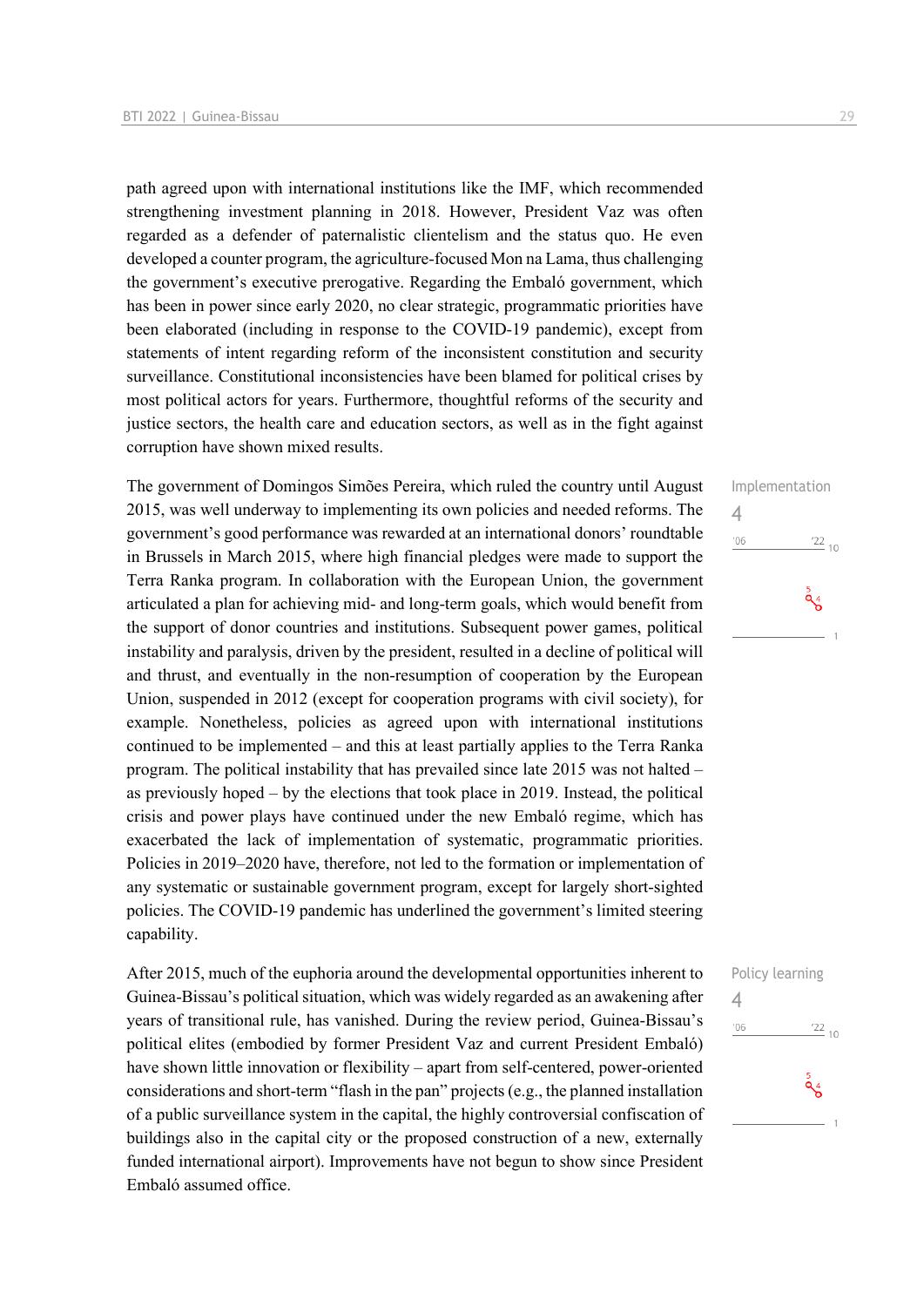Internally, they often followed old routines, paid little attention to effective monitoring and evaluation of their politics, and have not engaged in best practices. Cooperation with international institutions and regular evaluations/reviews as part of the IMF's extended credit facility arrangement continued. This shows how international cooperation contributed to the adoption of new financial and macroeconomic measures and perspectives, despite the prevailing, internal political conflict. At the same time, past governments allowed democratic norms to come under increasing pressure.

#### **15 | Resource Efficiency**

Government administrative personnel are used efficiently to a limited extent only. Many civil servants earn very little. Often, they are not paid on time. This leads to a low quality of services while, in comparison to the services offered, parts of the bureaucracy are bloated. In the past, "phantom officials" have been reported that were paid, but had already left service, were retired or deceased. Repeatedly, public servants are appointed (and dismissed) for political or clientelist reasons. Recruiting procedures often lack transparency. Depending on grants and loans (in 2018, the net lending/borrowing rate was -1.6% of GDP, public debt was \$64.3 million and external debt was \$420.7 million), as well as on revenues from the exportation of cash crops, the government budget (\$514.5 million in 2020, -5% of GDP in 2019) has consistently been in deficit over recent years. Given enhanced revenue mobilization and expenditure control, the country's public debt as a percentage of GDP has continued to grow from 50.7% in 2017 to 67.4% in 2019, according to the IMF. Debt has been manageable since Guinea-Bissau reached the completion point under the Heavily Indebted Poor Countries (HIPC) initiative, with \$1.2 billion in debt canceled by the IMF and the World Bank in 2010 – but has since increased again. Auditing has improved in recent years but remains deficient. Budget planning has also become more transparent although past budgets were not formally approved by parliament due to the crisis. Deviations of actual expenditures from planned ones are moderate. Nevertheless, public administration remains largely ineffective, especially in the country's interior – which is also due to lack of decentralization and local selfgovernment. There have been ongoing discussions on reforming and modernizing the public administration, notably concerning decentralization. Due to the COVID-19 pandemic, the government had to increase spending on medicines, food, services and medical equipment. Both the BCEAO and the IMF provided assistance to the government in order to counter the impact of the pandemic.

Efficient use of assets 4 $\frac{22}{10}$  $-06$  $\overset{4}{\bullet}$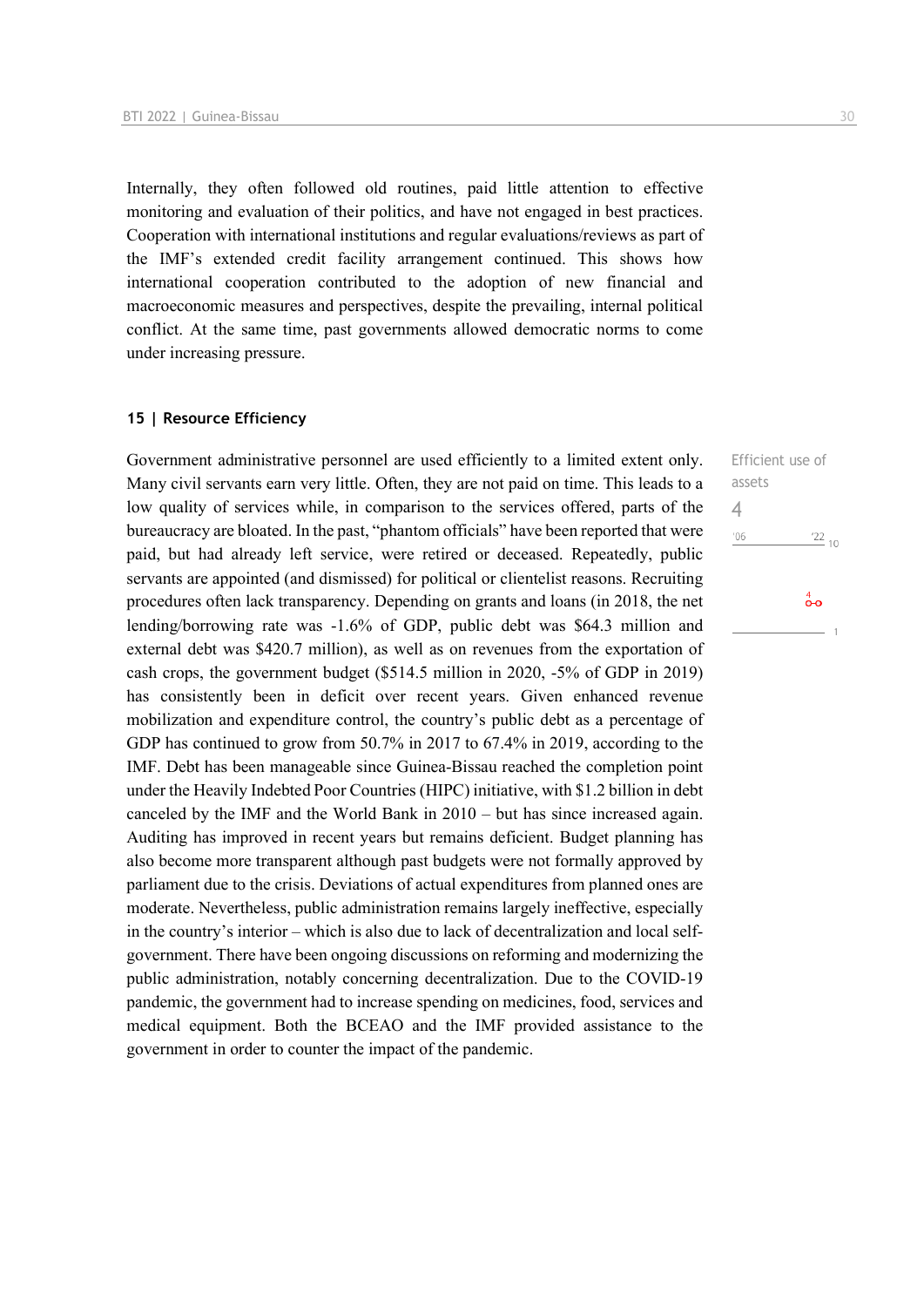Both vertical and horizontal coordination within state administration are limited and so is the trade-off between different policy goals. Further, there are few or no consequences for failing to deliver results. Often, responsibilities within various parts of the public administration are not defined in transparent ways. Also, coordination with many sectors is a mix of hierarchical bureaucracies, usually highly centralized, informal and personalized, as, for instance, in the security forces. Policies are rarely, if at all, implemented in a coherent fashion and are complicated by political infighting. This concerns education, health care and security policies. For instance, the police and the military repeatedly reveal conflicting interests and partly see each other as competitors. Concerning the armed forces, policies have not been congruent, oscillating between the recruitment of new, young soldiers, on the one hand, and the intention to downsize the oversized, overage officers' corps (by introducing a long retirement scheme, discussed internationally for more than a decade) and to consolidate the military budget, on the other.

Anti-corruption laws exist but were rarely respected during the period under review. An independent audit court was established in 1992 but has been inactive due to a lack of funding for most of its existence. Only in 2015 did the court produce a report in which it critically assessed government spending for 2009 to 2010. In 2018, it released reports about several public companies. Although a national public procurement agency (Agência Nacional de Aquisições, ANAP) has existed since 2012, the implemented public procurement system is not transparent, and documents are not accessible to the public and the media. According to the World Bank, ANAP intends to centralize processes and competes with the Procurement Directorate (responsible for controlling) which wants to decentralize procurement. Although, in recent years, both the president and various administrations have expressed their commitment to effectively fighting corruption, results have been meager: in September 2017, the government blocked the salaries of about 4,000 "phantom" civil servants. President Vaz dismissed in 2015 the attorney general known for his impartial fight against corruption. Sometimes, politicians reveal conflicting interests between the political positions they hold and their private businesses, and often they are not held accountable. Officials have not disclosed their personal finances before the Audit Court, as demanded by law, and the court is not authorized to impose sanctions. Since President Embaló assumed office in early 2020, the situation has not improved. Instead, rumors of money-laundering stemming from shady foreign sources and increased narco-trafficking have circulated. In February 2020, the president of the Audit Court accused the Supreme Court of obstructing audits that aimed verify court receipts. In August 2020, the Audit Court qualified the level of corruption in public administration as "concerning" and demanded that action should be taken urgently. Since 1991, a legal framework exists that regulates the financing of political parties. However, in practice, since the first multiparty elections in 1994, parties have not received any of the foreseen subsidies. They have neither reported expenditures to the Supreme Court, nor have they released and submitted any

Policy coordination 3  $^{\prime}06$  $\frac{22}{10}$ 

္တီ

Anti-corruption policy 3 $\frac{22}{10}$  $-06$ 

စံစ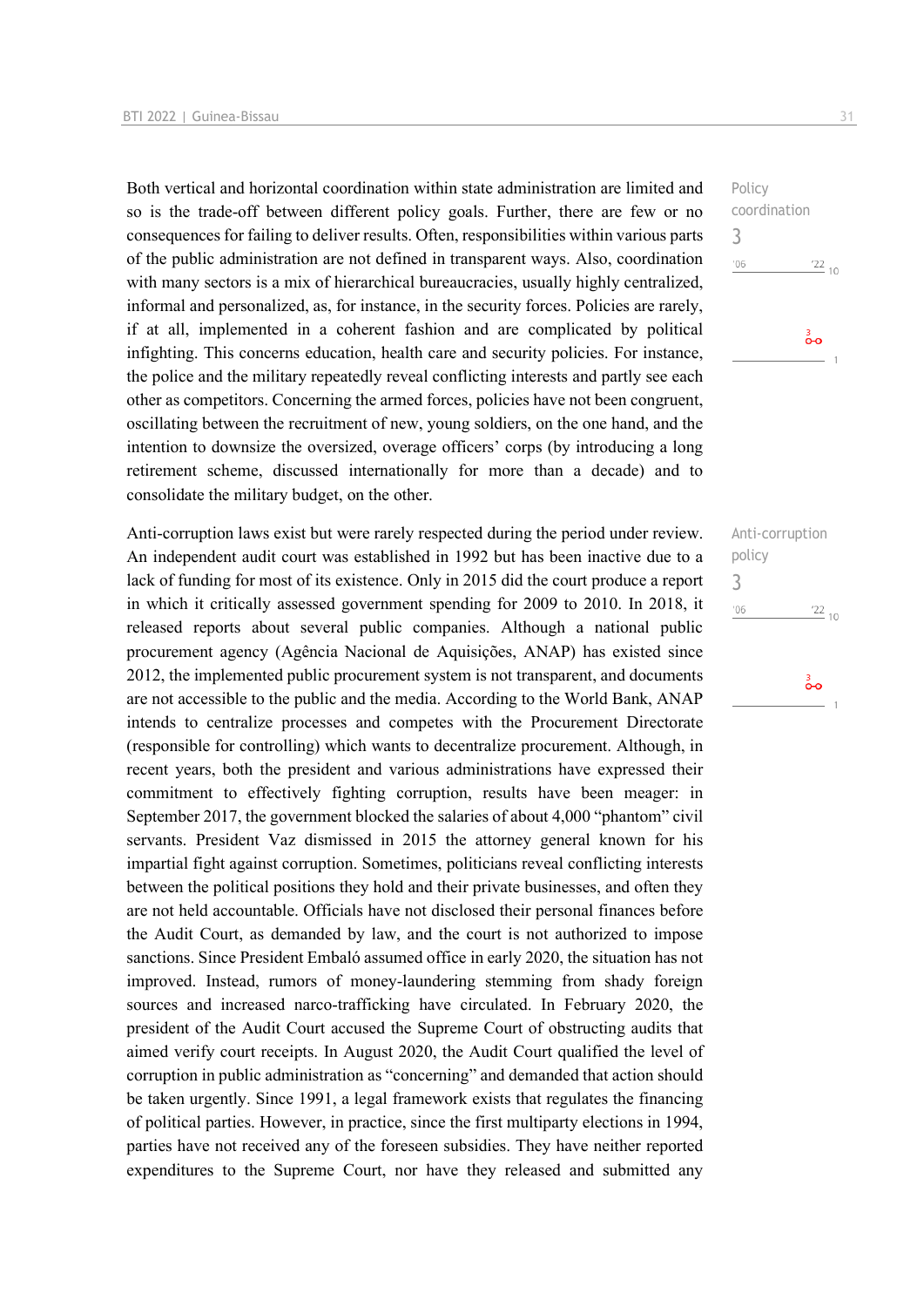financial status reports as required by law. Individuals supposedly involved in drugtrafficking and other illicit activities carry on with impunity, suggesting incapacity, intimidation, and corruption within the responsible government bodies.

#### **16 | Consensus-Building**

While all major political actors (e.g., parties, leading government officials) and other stakeholders in society (e.g., civil society, entrepreneurs and intellectuals) support democracy and a capitalist market economy in principle, there are differing interpretations of democracy. Some politicians conceive of democracy in a rather patriarchal and clientelist fashion; others regard it as an all-or-nothing affair. While some may consider it as a self-service institution, others highlight the consensus character of democracy. Still others advocate for the model of democracy attributed to the Global North. Many Bissau-Guineans complain that democracy has not improved their lives. However, while most Bissau-Guineans verbally complain about corruption as something undemocratic, they nonetheless often take part in corrupt practices.

Similar observations can be made with regard to the market economy. Major actors agree on the surface, but beneath that disagreement exists. Some elder Bissau-Guineans remember socialist times as negative, with a lack of basic consumer goods. At the same time, they bemoan the decline of social cohesion and the advent of capitalist egoism and the lack of financial means to afford many of the products available on the market. Experiences with economic liberalization since the 1980s are thus mixed, as many were excluded from the blessings of the open market economy.

In Guinea-Bissau, various definitions and imaginings of democracy exist. Key actors openly arguing against democracy could not be identified during the review period. Instead, politicians often reveal attitudes and traits that could be characterized as antidemocratic, although they take actions as if doing so based on democratic grounds. Sometimes, politicians from different backgrounds accuse each other of engaging in anti-democratic behavior, transforming "anti-democratic" into a category of mutual accusation. Even members of the military, which has in past decades repeatedly intervened in politics, often presented themselves as "democratic" as they claimed to defend the country's independence, the people's interests and the ideals of the independence war against colonial rule. However, it appears that in recent years the conviction has grown among members of the military that direct interventions in politics may not serve their best interests – although this growing conviction did not prevent sections of the army from enforcing President Embaló's takeover in early 2020. Since Embaló assumed office, he has repeatedly called into question the separation of powers and has proceeded against political opponents. According to rumors, high-ranking officials and politicians have been "bought" in order to ensure

Consensus on goals 6  $\frac{22}{10}$  $'06$  $\overset{6}{\bullet}\circ$ 

Anti-democratic actors 6 $-06$  $\frac{22}{10}$  $\overset{6}{\bullet}$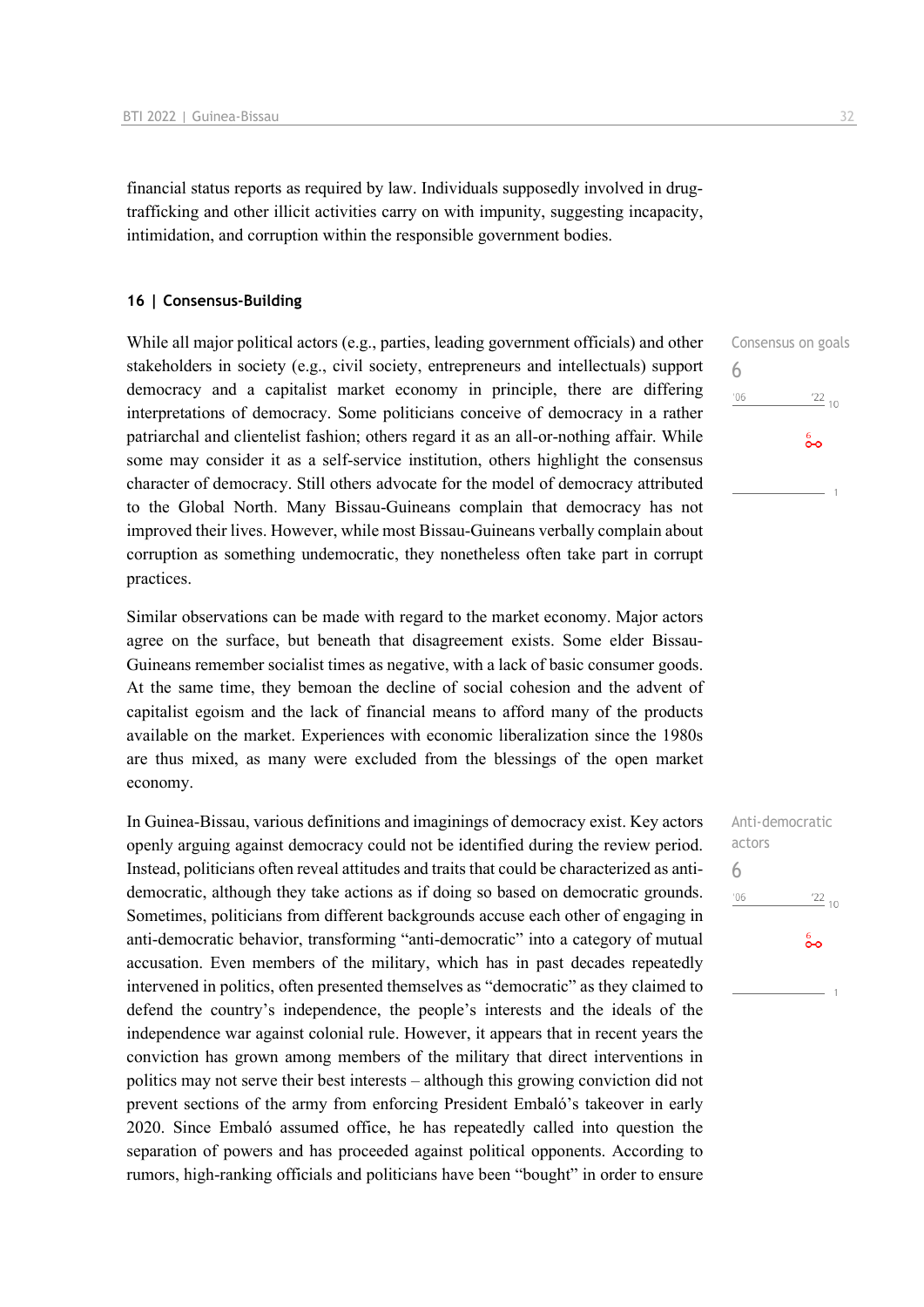support for the president's politics, with the money coming from shady sources. Reform-oriented politicians, in collaboration with the international community, have contributed to restraining anti-democratic sentiments in the armed forces – although other politicians may continue to manipulate army factions. Often, citizens complain that they feel excluded from political participation. This holds especially true for people in the country's interior, as, to date, no form of democratically elected, autonomous, local self-government exists as part of the state structures.

At present, the main political cleavages in Guinea-Bissau separate forces that often act as "reformers" (e.g., leading members in the PAIGC around former Prime Minister Domingos Simões Pereira, as well as allied parties and societal groups) and those who support President Embaló and his political supporters (e.g., the PRS, MADEM-G15, parts of APU-PDGB and leading military officials). This polarization has increased considerably in the last few years. Yet, despite deep differences, political actors – pressured by international actors – in the past found peaceful ways to resolve their differences and find a political solution. As the country is very small and generally very poor, social segregation is not very pronounced. Ethnic and religious cleavages exist but are not prominent to such an extent that Guinea-Bissau could be described as an ethnically or religiously divided country. In sharp contrast, national cohesion across ethnic and religious boundaries is repeatedly pronounced, both by politicians and the general public, and this contributed to depolarizing differences. Nevertheless, some politicians have repeatedly made appeals, especially during election campaigns, meant to mobilize voters on ethnic and/or religious grounds. In addition, local cleavages and their management appears to be largely disconnected from the political arena in Bissau, and in the arena of religious and civil society actors. The activities of the Fórum de Paz reveal many examples of successful civil society engagement in the management of these local conflicts.

Civil society in Guinea-Bissau is able to participate in political processes to a limited degree and concentrated in a restricted number of political fields. At present, the space for dialogue between the state and citizens continues to be highly centralized. This is also due to the fact that the government in general does not possess a vision or strategy that would allow for the coordination of actions between the state and civil society. Nevertheless, collaboration between the state and civil society has improved in past decades. In specific political fields, government departments have worked together with civil society, international organizations, and members of parliament in working groups. Yet, the government has not invited civil society organizations to co-develop policies or to participate in high-level decision-making. However, human rights groups in particular are firmly established and collaborate with international partners, non-governmental organizations and foreign donor institutions (e.g., the United Nations, the European Union, foreign governments/embassies). In recent decades, journalists have increasingly gained ground and – despite financial constraints and political pressures – attempted to fulfill their role as the fourth estate, although the government is not particularly supportive of the press. Intellectuals –

Cleavage / conflict management 5  $^{\prime}06$  $\frac{22}{10}$  $a_{5}^{\circ}$ 

Civil society participation 5 $06'$  $\frac{22}{10}$  $\frac{5}{20}$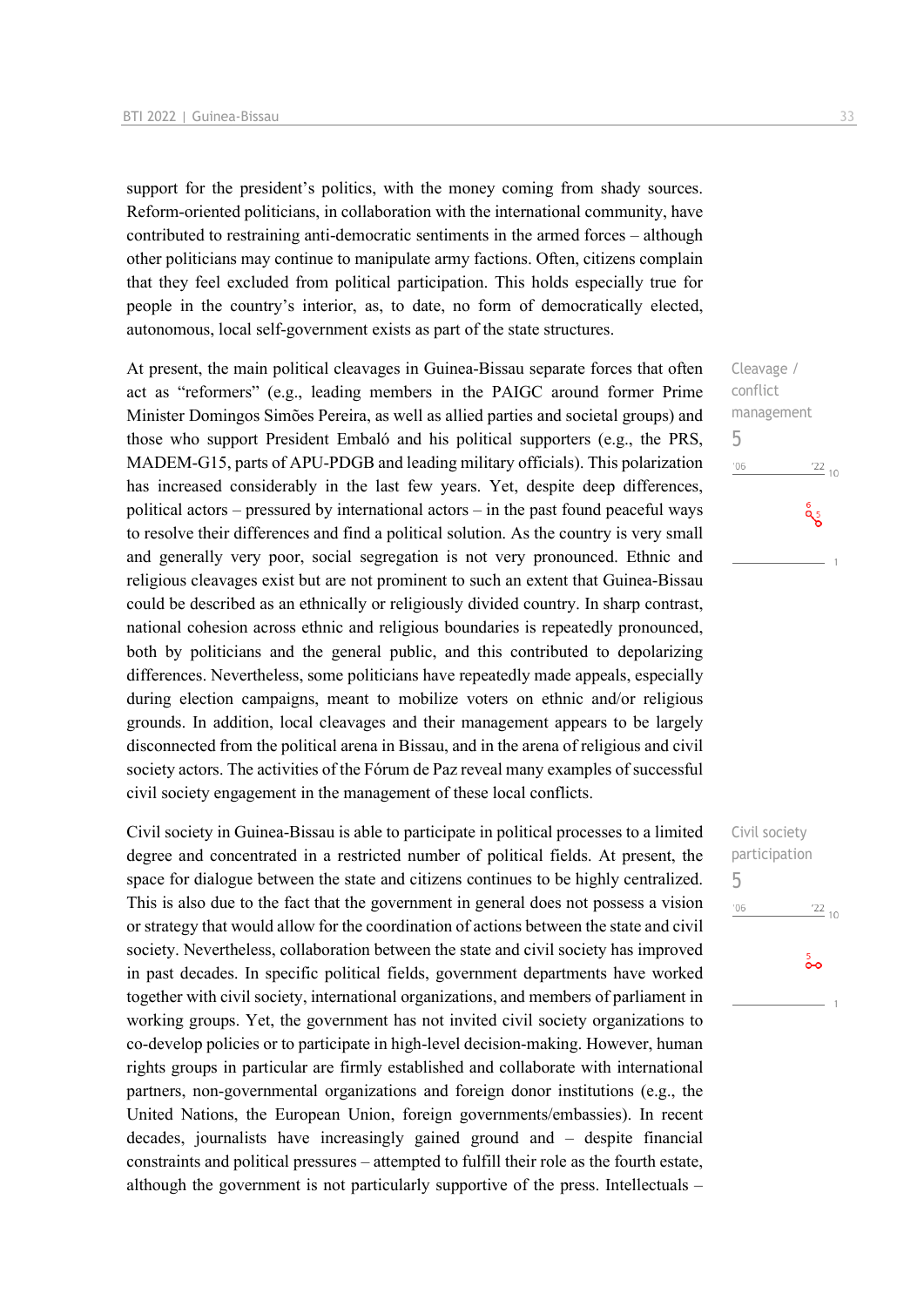some of whom simultaneously play important roles in civil society organizations – frequently comment on political issues in local media and some, via their work with international organizations, contribute to politics by writing technical reports and assessments.

Since independence, various governments and heads of state, as well as the military, have committed serious human rights violations against citizens, which includes military coups, the civil war, executions, assassinations and the disappearance of political key actors. Since the end of the military conflict in 1999, both national and international actors have repeatedly raised the issue of implementing a reconciliation process. However, results have been meager. A dialog process known as Estados Gerais para a Guiné-Bissau, advocated by civil society in 2006 to 2007, was discontinued. A bottom-up reconciliation process initiated by the United Nations Integrated Peacebuilding Office in Guinea-Bissau (UNIOGBIS) in 2010 was not completed: although some regional conferences were held, the national conference planned for 2011 did not take place. The establishment of a truth and reconciliation commission has never been seriously pursued. The deaths of President João Bernardo "Nino" Vieira and General Chief of Staff Batista Tagme Na Waie in 2009, as well as of the politicians, Helder Proença and Baciro Dabó, in 2012, inter alia, have never been properly investigated by the judiciary; nor have any charges been filed. Instead, proceedings in the cases of Vieira and Na Waie were conducted behind closed doors, presumably because prosecutors had been subject to threats or intimidation. Instead of coming to terms with the past, silence on these sensitive issues and impunity prevail. Problems such as weak governance, interpersonal conflicts and the unresolved constitutional problems (semi-presidentialism) further hinder a sound reconciliation process.

#### **17 | International Cooperation**

Guinea-Bissau has made use of international assistance since independence. Projects have involved both technical and personal cooperation. After independence, the country followed a socialist development agenda, encompassing nationalization to build a state-centered economy. To this end, the government received assistance from socialist, non-aligned and capitalist countries. After the shortcomings of this system became evident, Guinea-Bissau opted for structural adjustment and economic liberalization in the 1980s, as recommended by the World Bank. To date, the leadership accepts external advice regarding domestic realities; in the past two decades, it has adopted several strategies (e.g., the Poverty Reduction Strategy Papers and 2005–2011 and 2011–2015, the Istanbul Program of Action for the Least Developed Countries for the Decade 2011–2020), albeit with mixed results. With the help of donors, the government integrated in 2015 its own visions and recommendations by external actors into the long-term strategy document Terra Ranka (which is as of this writing in a dormant state). This roadmap ties in with



| Effective use of |                 |
|------------------|-----------------|
| support          |                 |
| 6                |                 |
| '06              | $\frac{22}{10}$ |
|                  | စိတ             |
|                  |                 |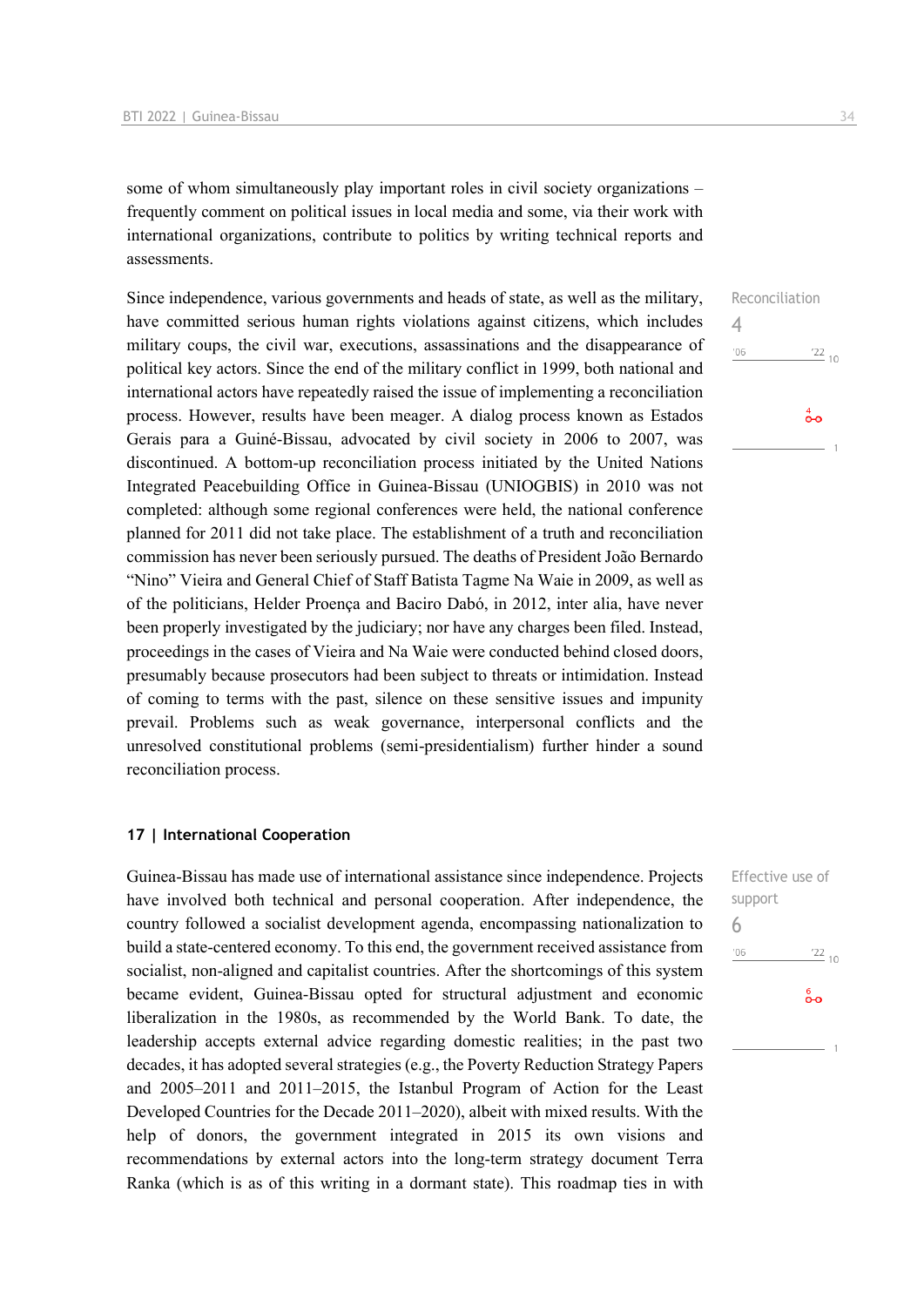previous poverty reduction strategies and covers the years 2015 to 2025. It focuses on development in various areas (e.g., the economy, public administration, social and ecological development, security, agriculture, health care, education, infrastructure, tourism) and has been endorsed by various governments since being implemented. Various projects, as listed in the operational plan (first phase: 2015–2020), have already been implemented or prepared. Yet, inconsistencies prevail among many of Guinea-Bissau's politicians and officials, as many continue to focus on short-term rent-seeking. In addition, the capacity of the country's authorities to devise strategies and roadmaps with autonomy remains limited.

As a consequence of the protracted political conflict, which began in late-2015, much of the political process has been paralyzed and confidence in Guinea-Bissau's governments, which was already low domestically and internationally, has eroded even further. The government of Aristides Gomes, which held power from April 2018 to February 2020, was primarily tasked with organizing fresh elections in order to overcome the political impasse. Despite these domestic conflicts, the governments worked closely together with international donor organizations, such as the IMF. The 2019 general elections did not improve Guinea-Bissau's credibility. Despite the lip service paid to fighting narco-trafficking and to ending the impunity from prosecution enjoyed by corrupt officials, the current government headed by Prime Minister Nabiam has failed to demonstrate a greater commitment to building credibility. Instead, rumors about high-level corruption have increased.

Guinea-Bissau closely cooperates with its neighboring countries. Since 1975, it has been a member of the Economic Community of West African States (ECOWAS), which unites most West African countries. Guinea-Bissau joined the West African Economic and Monetary Union (WAEMU) in 1997, of which Senegal is also a member. Together with its neighbors, Senegal, Gambia and Guinea, it is a member of the Organisation pour la Mise en Valeur du fleuve Gambie (OMVG). Along with Cape Verde – to which it has historical ties as both countries were colonized by Portugal – it is a member of the Community of Portuguese Language Countries (CPLP). Together with Senegal and Guinea, it is member of the Organisation Internationale de la Francophonie (OIF).

Although historically intimately connected to its neighboring countries, relationships with their (subsequent) heads of state have not always been positive. Sometimes, support for "rebel" movements in Senegal and Guinea and counterefforts by Guinea have caused friction.

However, for most of history and especially during the period under review, Guinea-Bissau maintained a good relationship with Guinea for historical reasons: Guinea's first head of state, Ahmed Sékou Touré, supported the PAIGC's struggle for liberation struggle in the 1960s and 1970s. In 2017, however, the relationship became tense, after leading politicians accused Guinean President Alpha Condé of partiality, while blaming ECOWAS for interference in the political crisis. Guinea-Bissau's Credibility

 $\frac{22}{10}$ 

 $\frac{22}{10}$ 

စိစ

 $\frac{5}{20}$ 

Regional cooperation

6

 $'06$ 

5

 $n<sub>6</sub>$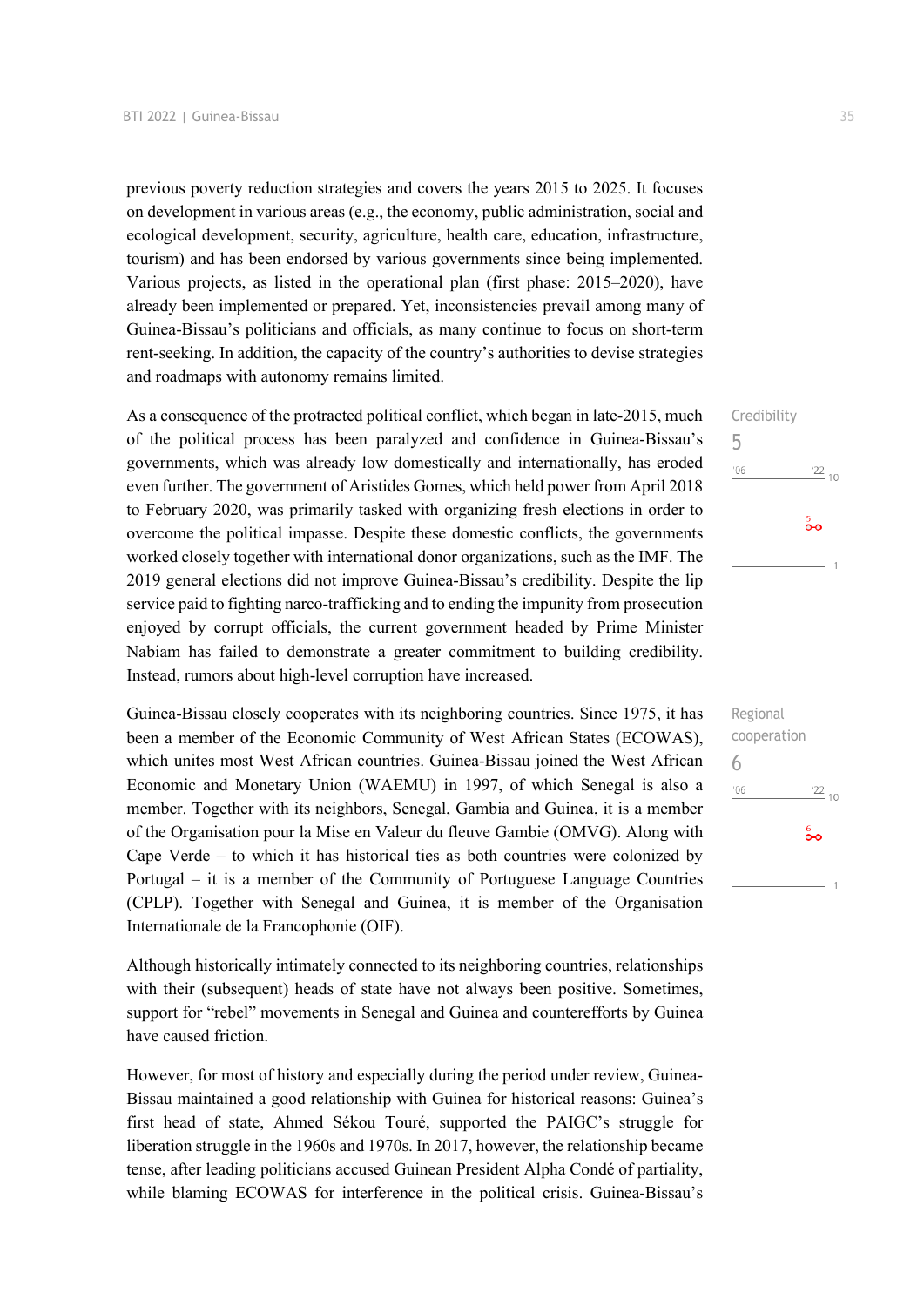relationship to Senegal – an important trading partner – has been good. However, some politicians and segments of the population believe Senegal has attempted to keep Guinea-Bissau politically and economically dependent – these accusations specifically refer to President Macky Sall of Senegal on the one hand, and presidents Vaz and Embaló on the other, with the latter accused of selling Bissau-Guinean interests to the country's northern neighbor.

Generally speaking, the administrations have been largely willing and able to cooperate regionally, especially in economic terms, as the country remains dependent on foreign investment, donations and lending. Political tensions continued throughout 2019, with international organizations involved in settling the conflict between the president and the majority in parliament regarding the legitimacy of the elections and the appointment of a new government. This produced some political tensions between Vaz and his followers on the one hand, and ECOWAS on the other. Following the 2019 presidential election, ECOWAS hesitantly accepted the contested election victory of Embaló. Yet, these tensions did not call into question the government's willingness to pursue regional cooperation in principle.